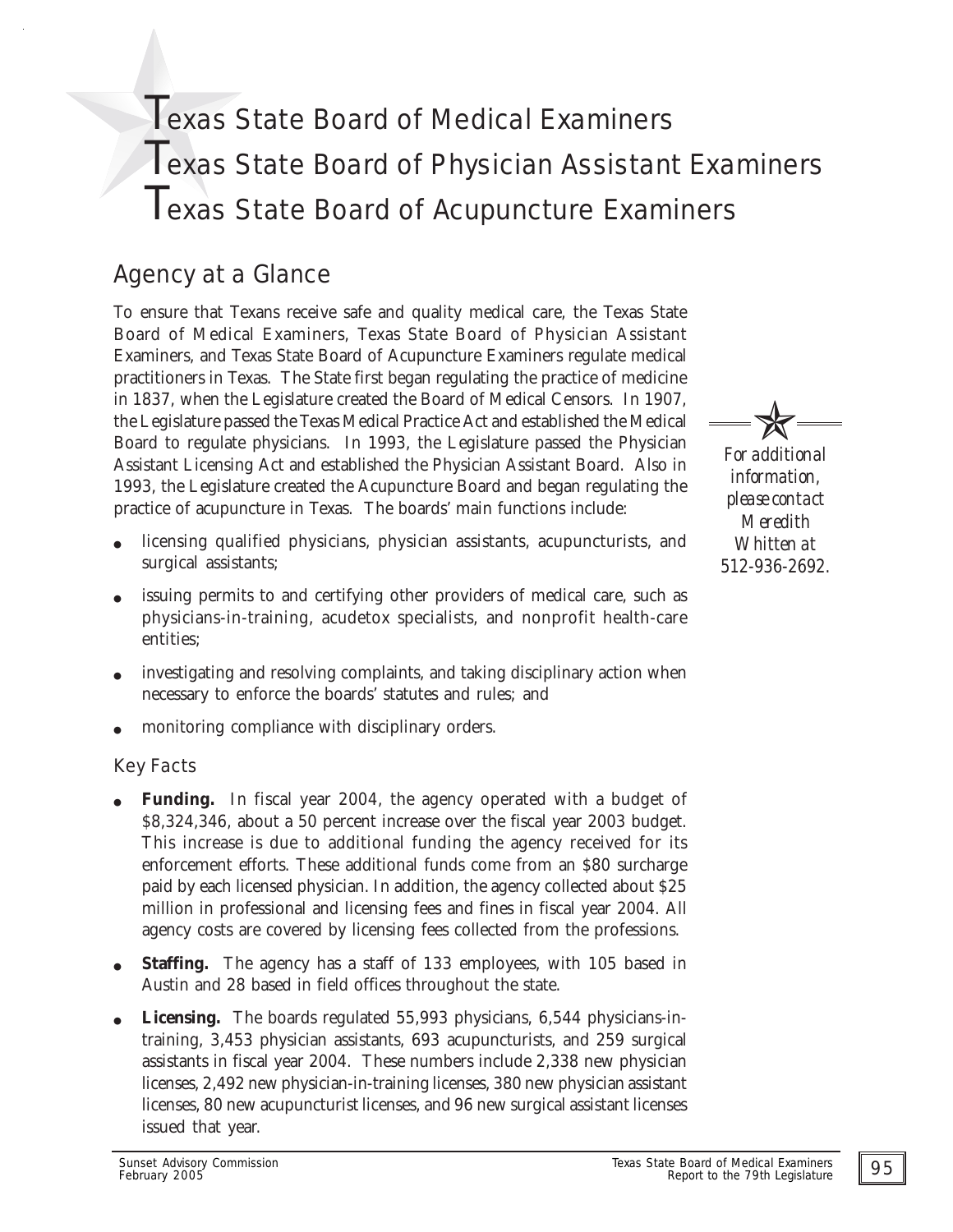• **Enforcement.** The boards received 6,090 complaints in fiscal year 2004. Of these, 1,900 were jurisdictional. That year, the boards resolved 1,755 complaints, with 287 resulting in sanctions against a licensee.

#### Texas State Board of Medical Examiners Members (19)

Lee S. Anderson, M.D., President (Fort Worth) Eddie J. Miles, Jr. (San Antonio) Larry Price, D.O., Vice President (Richardson) Keith E. Miller, M.D. (Center) Jose M. Benavides, M.D. (San Antonio) Elvira Pascua-Lim, M.D. (Lubbock) Patricia S. Blackwell (Midland) John W. Pate, Jr., M.D. (El Paso) Christine L. Canterbury, M.D. (Corpus Christi) Annette P. Raggette (Austin) Melinda S. Fredricks (Conroe) Nancy M. Seliger (Amarillo) David E. Garza, D.O. (Laredo) Paulette B. Southard (Alice) Roberta M. Kalafut, D.O. (Abilene) Timothy J. Turner (Houston) Amanullah Khan, M.D. (Dallas) Vacancy Thomas D. Kirksey, M.D. (Austin)

### Texas State Board of Physician Assistant Examiners Members (9)

Timothy Webb, President (Houston) Pamela W. Clark (Corpus Christi) Michael H. Belgard, PA-C (San Augustine) Dwight M. Deter, PA-C (El Paso) G. Al Bendeck, PA-C (Slaton) Tony G. Hedges, D.O. (Littlefield) Stephen H. Benold, M.D. (Georgetown) Vacancy Margaret K. Bentley (DeSoto)

### Texas State Board of Acupuncture Examiners Members (9)

Everett G. Heinze, Jr., M.D., Presiding Officer Hoang Xiong Ho, L.Ac. (San Antonio) (Austin) Dee Ann Newbold, L.Ac. (Austin) Meng-Sheng Linda Lin, L.Ac., Assistant Terry Glenn Rascoe, M.D. (Temple) Presiding Officer (Richardson) Claire H. Smith (Dallas) Sheng Ting (Sam) Chen (Austin) Vacancy Pedro (Pete) V. Garcia (Frisco)

Agency Head

Donald W. Patrick, M.D., J.D., Executive Director (512) 305-7011

#### Recommendations

- 1. Require the Board to Provide Stakeholders With Meaningful Opportunities for Input Into the Rulemaking Process.
- 2. Update the Boards' Licensing Process to Ensure Fair, Consistent Decisions.
- 3. Provide Further Improvements to the Medical Board's Investigations Process to Better Protect the Public.
- 4. Define Clear Roles, Responsibilities, and Authority for the Boards' Informal Hearings Process.
- 5. Clarify the Language Regarding the Use of Peer Review Documents in Formal Hearings by the Board and the State Office of Administrative Hearings.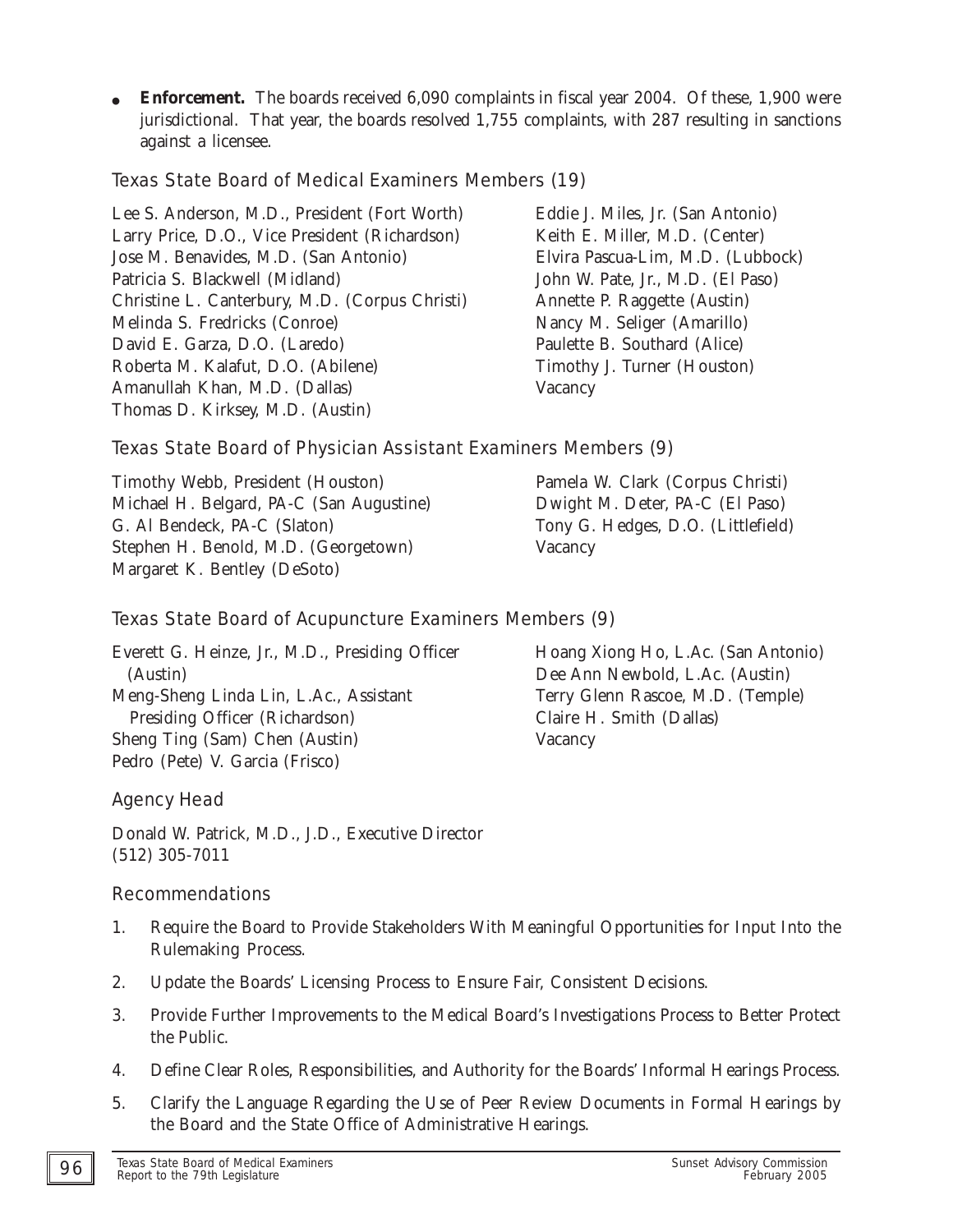- 6. Ensure That Private, Nondisciplinary Rehabilitation Orders Provide Adequate Public Protection.
- 7. Require Physicians Who Use Moderate Sedation in Outpatient Settings to Comply With the Board's Safety Requirements.
- 8. Strengthen the Acupuncture Board's Licensing and Enforcement Authority, and Clarify That the Board Does Not Approve Acupuncture Schools.
- 9. Provide the Medical Board With a Streamlined, Flexible Process for Regulating Prescriptive Delegation Authority.
- 10. Conform Key Elements of the Boards' Licensing and Regulatory Functions to Commonly Applied Licensing Practices.
- 11. Prohibit Medical Board Members From Using Information Obtained Through Their Duties for Personal Gain.
- 12. Require the Medical Board to Publish Updated or Corrected Disciplinary Actions.
- 13. Clarify the Medical Board's Authority to Modify a Proposal for Decision Received From the State Office of Administrative Hearings.
- 14. Continue the Medical Board for 12 Years and Eliminate the Separate Sunset Dates for the Physician Assistant and Acupuncture Boards.

# *Issue 1*

## Limited Stakeholder Involvement Affects the Boards' Rulemaking and Policymaking Processes.

### Key Findings

- " The Medical Board's rules define how it regulates the practice of medicine in Texas and enforces statutes regarding physicians, physician assistants, and acupuncturists.
- " The Board's limited use of stakeholders in rule development, or in efforts to publicize adopted rules, hampers its ability to make sound regulatory decisions.
- The Board's public hearings process does not provide meaningful opportunities for public comment or an adequate record of deliberations.
- Other state agencies have developed more effective processes for soliciting stakeholder input during rule and policy development.

The rules adopted by the Texas State Board of Medical Examiners have an impact on a variety of stakeholders. These stakeholders – including licensees, educators, other health-care practitioners, hospitals, and other state agencies – have a vested interest in providing input and feedback to the Medical Board as it develops its rules. As such, the Board could be more active in reaching out to stakeholders when developing rules. While some responsibility lies with stakeholders to participate in the rulemaking process, the Board could also provide more opportunities for stakeholders to address the Board with their concerns. The Medical Board also has oversight over the Physician Assistant and Acupuncture boards' rulemaking process, but has not clarified the process for the public to provide comments regarding issues related to these two boards. As a result, the public does not have meaningful opportunities for input and interaction with the boards, and the boards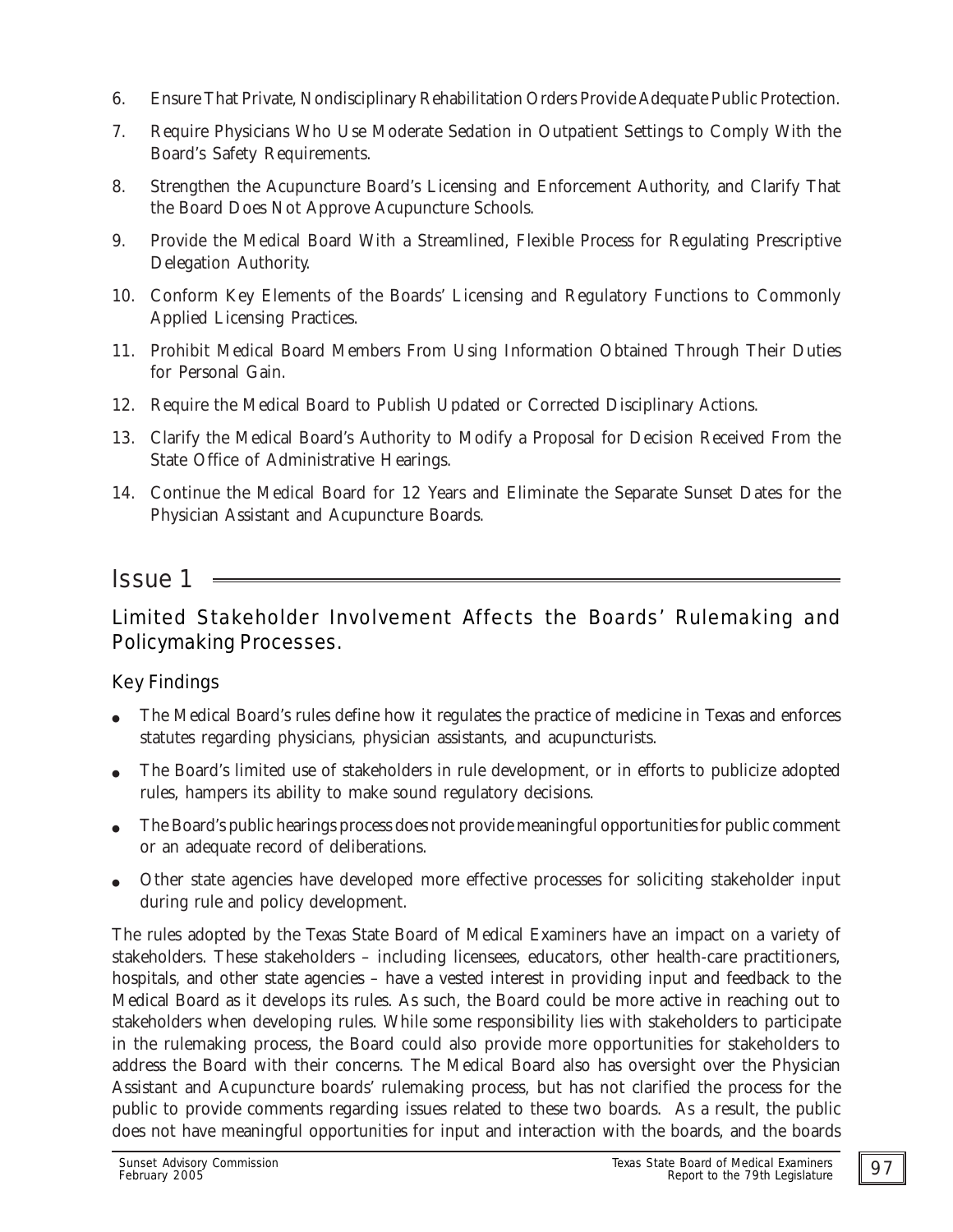have a limited ability to make well-informed decisions, address stakeholder concerns, and efficiently establish rules and policies.

### Recommendations

## Change in Statute

### 1.1 Require the boards to develop guidelines for the early involvement of stakeholders in its rulemaking process.

The boards would develop a process for providing stakeholders with the opportunity for a stronger role in the development of rules, before formal proposal in the *Texas Register.* Allowing stakeholders who would be most affected by a proposed rule to provide advice and opinions earlier in the process would result in better rules that take the perspectives of all license groups into consideration. Because the Physician Assistant and Acupuncture boards do not have independent rulemaking authority, the Medical Board would approve the boards' proposed rules. However, because the debate and detailed discussion related to physician assistants and acupuncturists occurs at these boards' meetings, the Physician Assistant and Acupuncture boards should seek stakeholder input when developing rules to propose to the Medical Board. In addition, the Board would accept comments regarding rules recommended by the Physician Assistant and Acupuncture boards when those rules are being considered by the Medical Board. Once the Medical Board receives input, it would still publish the proposed rules according to the Administrative Procedure Act, and allow the public an opportunity to oppose the rules or suggest alternatives during the comment period. Each board should use its judgment in determining which issues would benefit from early stakeholder involvement, as the boards would not need to seek input on every proposed rule.

### Management Action

# 1.2 The Board should withdraw or repeal rules it does not intend to enforce.

The Board should withdraw proposed rules or repeal adopted rules that it does not intend to enforce while negotiating with stakeholders. The Board should withdraw or repeal these rules in a timely manner so that licensees and other stakeholders would have a clear understanding of the Board's regulatory requirements and so that the Board effectively enforces its statutes and Board rules.

### 1.3 The Board should ensure that the public has an opportunity to testify or appear before the Board.

This recommendation would provide the public with a reasonable opportunity to address the Physician Assistant and Acupuncture boards at a public meeting. The boards would set deadlines for interested parties to provide notification of their intent to appear *after* the meeting agendas have been made public and would allow individuals to testify if good cause exists for why they did not notify the boards. This change would allow individuals to make an informed decision about whether they want to appear, and would enable the boards to adequately plan for the amount of public testimony they will receive at meetings.

### 1.4 The Board should consider recording Board subcommittee and full Board meetings.

Although by publishing meeting minutes the Board complies with record-keeping provisions in the Administrative Procedure Act, the Board should consider recording meetings of full Board and subcommittee meetings for the Medical, Physician Assistant, and Acupuncture boards. Because of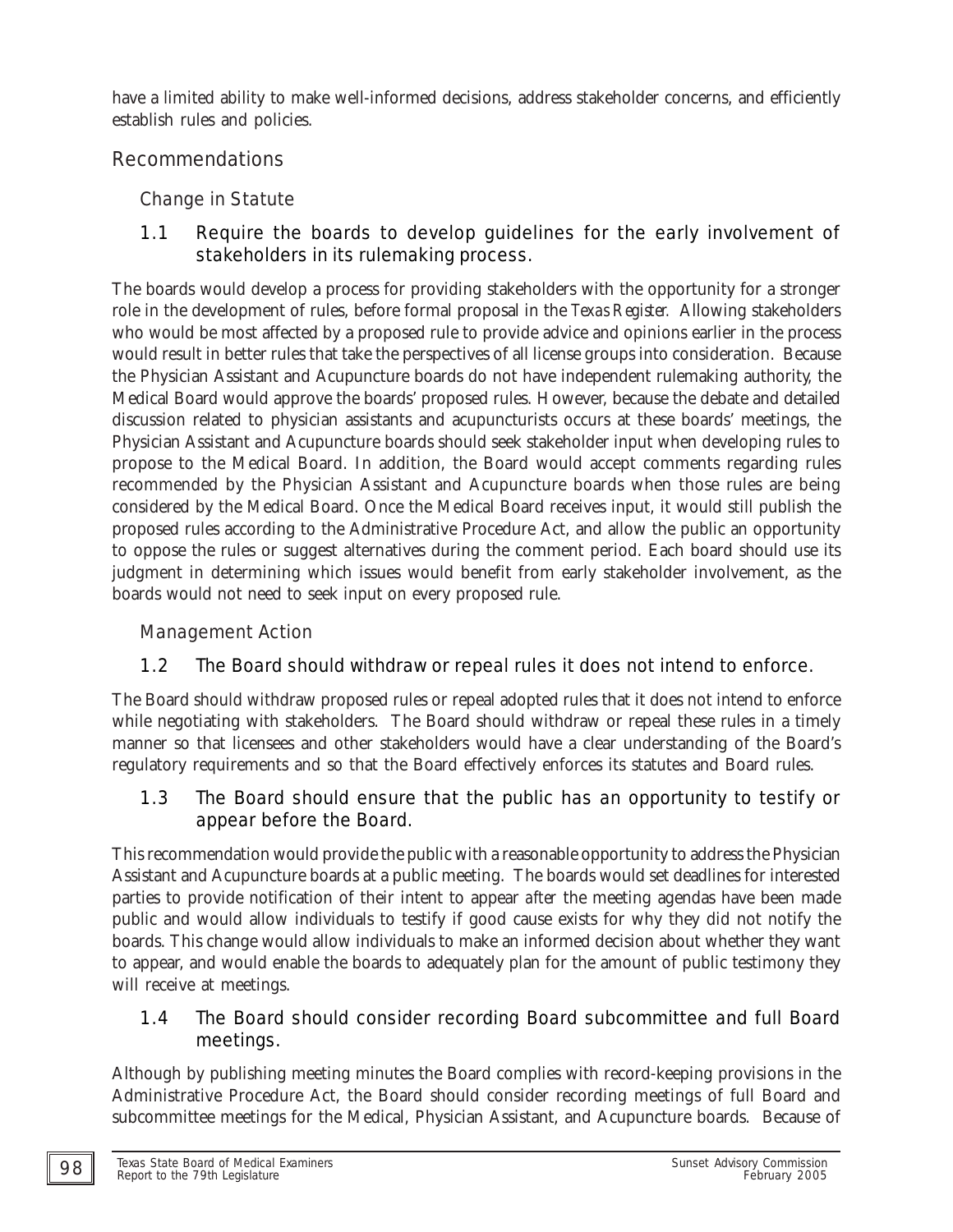the complex nature of many issues discussed by the boards, audio recordings of the debates and activities at these meetings would provide each board with a more complete record of the board's decisions.

### 1.5 The Board should notify stakeholders of adopted rules.

The Board would develop a better process for notifying identified stakeholders or individuals who have expressed interest in certain issues addressed by any of the boards when rules that relate to their areas of interest have been adopted. While some onus is on stakeholders to stay abreast of the Board's policies and rules, taking steps to inform stakeholders about new rules would improve the likelihood that stakeholders are aware of new and updated rules.

# *Issue 2*

### Some of the Boards' Licensing Processes Lack Structure Needed to Ensure Consistent Decisions.

### Key Findings

- The Medical, Physician Assistant, and Acupuncture boards assess all candidates for licensure to ensure that the public will receive quality medical services.
- Lack of guidelines for evaluating applicants' mental and physical health disorders may cause inconsistent decisions, place undue burden on applicants, and result in less public protection.
- " Provisions in the Medical Practice Act regarding exam attempts treat applicants inconsistently.
- The Medical Board has no options for licensing physicians who want to practice medicine strictly in an administrative setting.

Through their licensing decisions, the Medical, Physician Assistant, and Acupuncture boards ensure that only qualified medical professionals practice in Texas. However, because the boards have not established standards to guide their licensing decisions, some of the boards' licensing policies may place an undue burden on applicants and could result in inconsistent licensing decisions. Additionally, provisions regarding exam attempts in the Medical Practice Act treat applicants inconsistently, and may allow less qualified applicants to get licensed. Finally, the Medical Board lacks options for licensing physicians who want to practice medicine only in an administrative setting and an institutional medical license for foreign medical graduates.

### Recommendations

### Change in Statute

### 2.1 Require the boards to develop guidelines, by rule, for evaluating applicants' mental and physical health disorders.

The Medical, Physician Assistant, and Acupuncture boards would eliminate the practice that selfreported or other diagnosis of a psychiatric or medical disorder alone serve as a stimulus for an independent medical or psychiatric examination. Instead, the circumstances for evaluations would also be based upon mutually agreed-upon guidelines for evaluating mental and physical health, alcohol and substance abuse, and professional behavior problems, developed by each board with its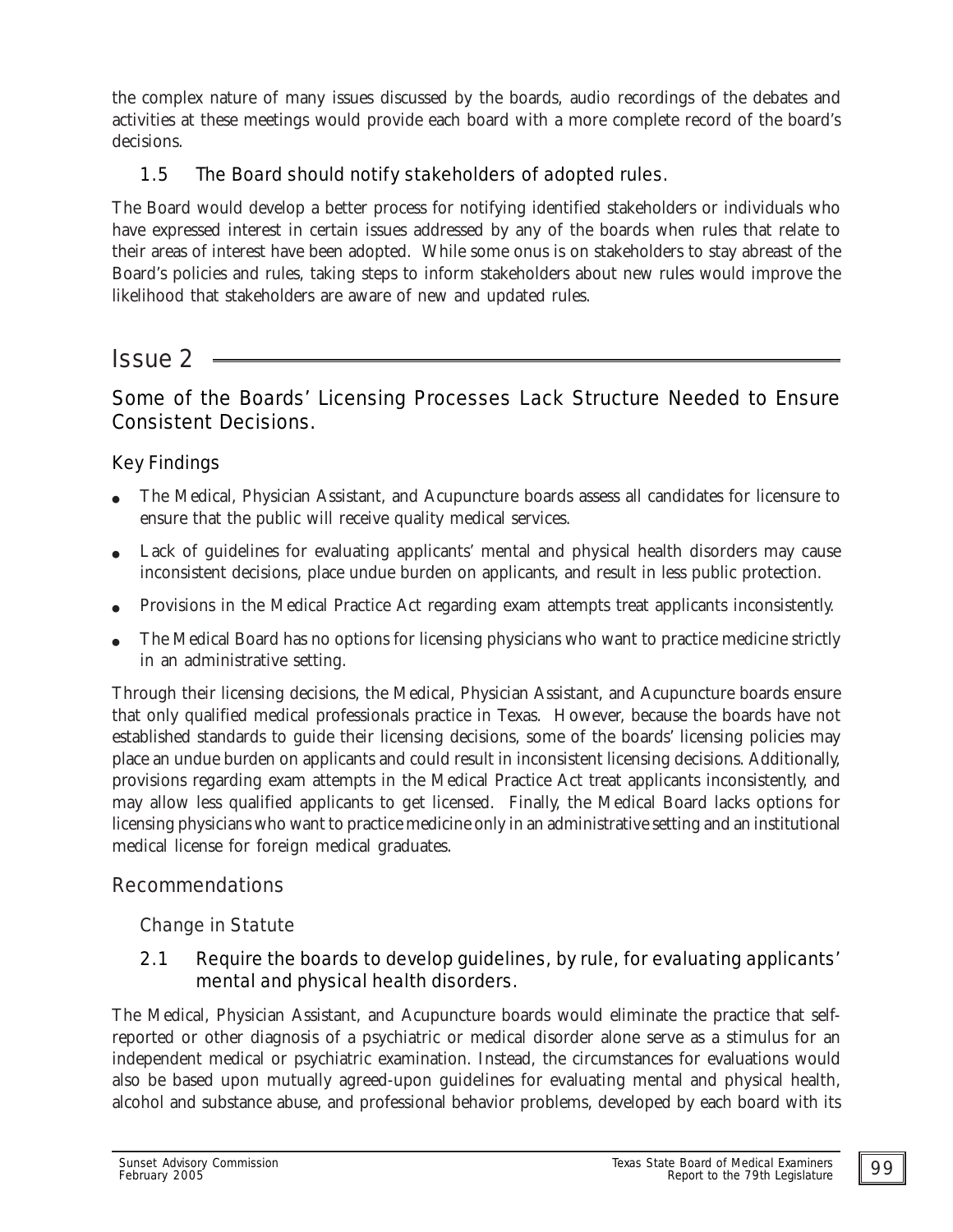associated stakeholders. When developing the rules, the boards should avoid requiring applicants to meet with a specific type of physician to conduct an evaluation, unless medically indicated, or to undergo evaluations outside the city in which they work or live. Exceptions could be established for applicants who live in an area with a limited number of physicians to ensure that an applicant would receive an evaluation from someone other than a treating physician.

### 2.2 Eliminate the medical licensing exam attempt exceptions from the Medical Practice Act and clarify the number of exam attempts for doctor of osteopathy applicants.

This recommendation would remove from the Medical Practice Act the current exceptions to the number of allowed licensing examination attempts. All applicants would be required to complete each of the three licensing exam sections within three attempts, within seven years of passing the first examination section. For doctor of osteopathy applicants, the number of exam attempts would not apply separately to the Comprehensive Osteopathic Medical Licensing Examination and the U.S. Medical Licensing Examination. The Board would establish by rule the combination of examination section attempts for both of the exams that would satisfy licensure eligibility requirements, thus ensuring that a doctor of osteopathy applicant has the same number of exam attempts as a doctor of medicine.

### 2.3 Authorize the Medical Board to award a limited license for the practice of administrative medicine.

The Board would be able to award a medical license limited in scope to the practice of administrative medicine, obviating the need to use a nondisciplinary order as part of the license. Physicians would still need to meet licensing requirements, such as education and examination qualifications, fee payment, and continuing medical education, to receive a limited practice license, as specified in Board rule. Any physician wishing to practice clinical medicine after being on a limited license would need to prove clinical competence to practice, including the passage of any examinations the Board deems necessary to test fitness to practice.

### 2.4 Authorize the Medical Board to issue an institutional medical license to foreign medical graduates.

The Board would issue and renew an institutional medical license to any foreign medical graduate who has extensive and verifiable specific academic or clinical qualifications and achievements, as long as the individual has been recommended, endorsed, and specifically requested by the president or dean of an accredited Texas medical school. The license would remain valid as long as employment as a physician at the requesting medical school continues.

### Management Action

### 2.5 The Medical Board should work with residency programs and other stakeholders when developing guidelines for evaluating applicants' risk for behavior likely to result in poor practice.

This recommendation establishes a working group comprising representatives from the Medical Board and Texas Graduate Medical Education programs to develop guidelines for evaluating applicants' risk for behaviors likely to result in poor medical practice and problems requiring action by the Board. The Physician Assistant and Acupuncture boards would also consult with stakeholders when developing guidelines to identify behaviors that would result in applicants' poor professional practice and problems requiring board action.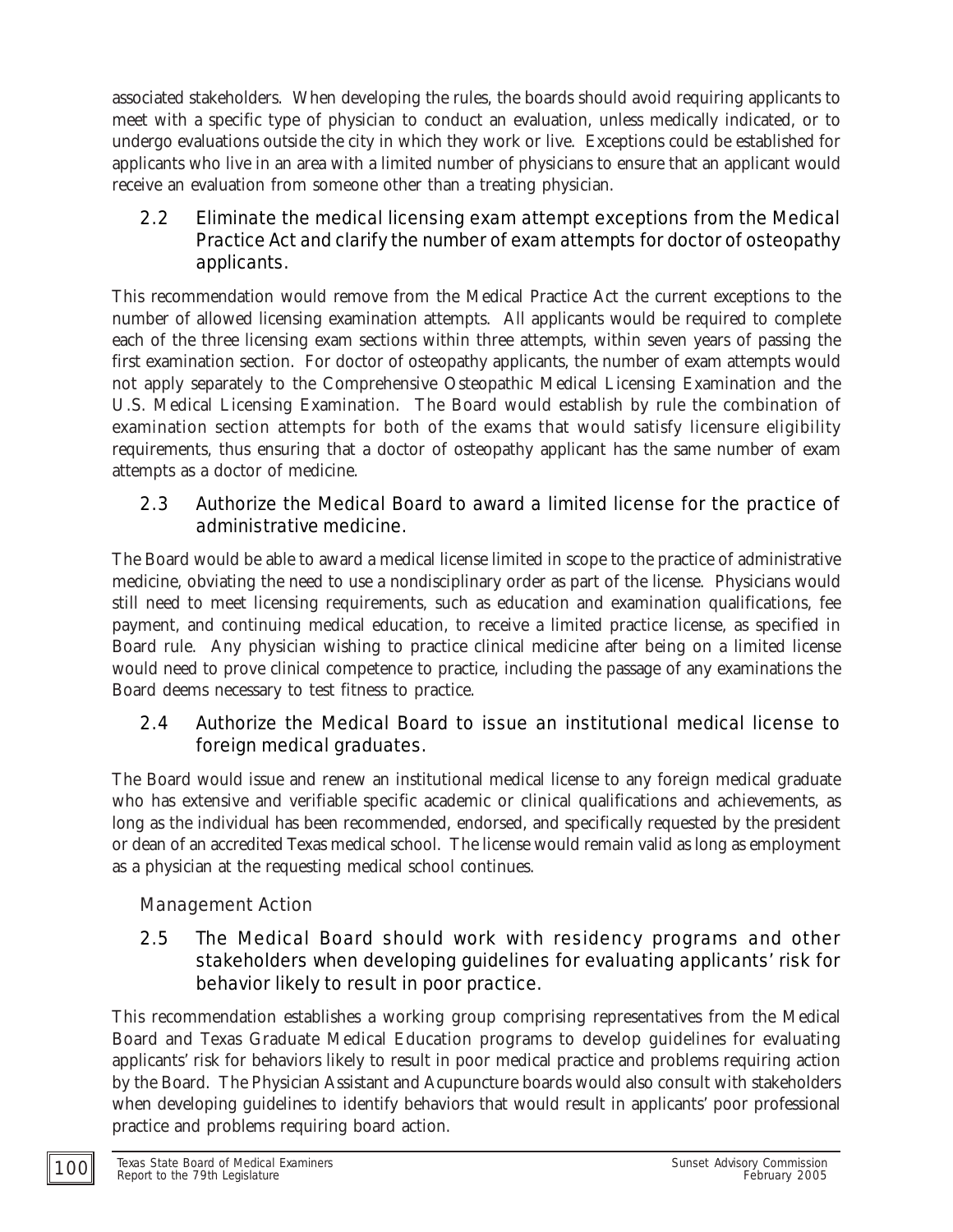# *Issue 3*

### The Medical Board's Investigations Process Needs Further Improvement to Better Protect the Public.

### Key Findings

- The Board's investigation process has changed as a result of recent legislative directives.
- Limitations in the way the Board uses its experts and protects them from legal challenge threaten the quality of standard-of-care reviews.
- The Board lacks clear direction with regard to meeting its investigation time frames.

With statutory directives and additional resources provided by the Legislature in 2003, the Medical Board's investigation process has significantly improved. The Board has implemented all of the required provisions, including a 180-day deadline for complaint investigations, the development of a pool of nearly 400 expert panelists to assist the Board with complaints regarding medical competency, and a system for prioritizing quality of care, impaired physician, and sexual misconduct cases. Further improvements to the Board's investigation process would help maintain the quality of standard-ofcare reviews by Board experts, and ensure timely completion of investigations in accordance with the Legislature's directives.

### Recommendations

### Change in Statute

### 3.1 Require the Board to use at least two expert panelists for each standard-ofcare investigation.

The Board would be required to get a review from at least two expert panelists before recommending a case be dismissed, as it currently does for cases in which the first reviewer finds that a standard-ofcare violation has occurred. Doing so would prevent cases from being dismissed on the basis of one expert panelist's opinion. Using two expert panelists would require cases currently reviewed by just one panelist to be sent to a second, and possibly a third, panelist in instances when the first and second panelist disagree as to whether a standard-of-care violation occurred.

### 3.2 Direct the Board to develop additional qualifications and service restrictions for its experts.

The Board would adopt rules to address the length of time that a physician may serve as an expert panelist, develop grounds for removal from service, establish how experts should handle conflicts of interest related to standard-of-care cases, and establish the random selection of expert panelists for quality-of-care cases. To serve, experts also must have necessary expertise and clear a conflict-ofinterest review. Grounds for removal from service would include being repeatedly delinquent in reviewing complaints and submitting reports to the Board.

# 3.3 Clarify the legal protections of Board expert panelists and consultants.

Providing expert panelists and consultants immunity from suit and judgment would help ensure that the Board is able to secure physicians to assist it in the evaluation of medical competency cases, as required by the Medical Practice Act. Protections should not apply in situations where services provided to the Board were fraudulent or with malice. Additionally, statute would clarify that expert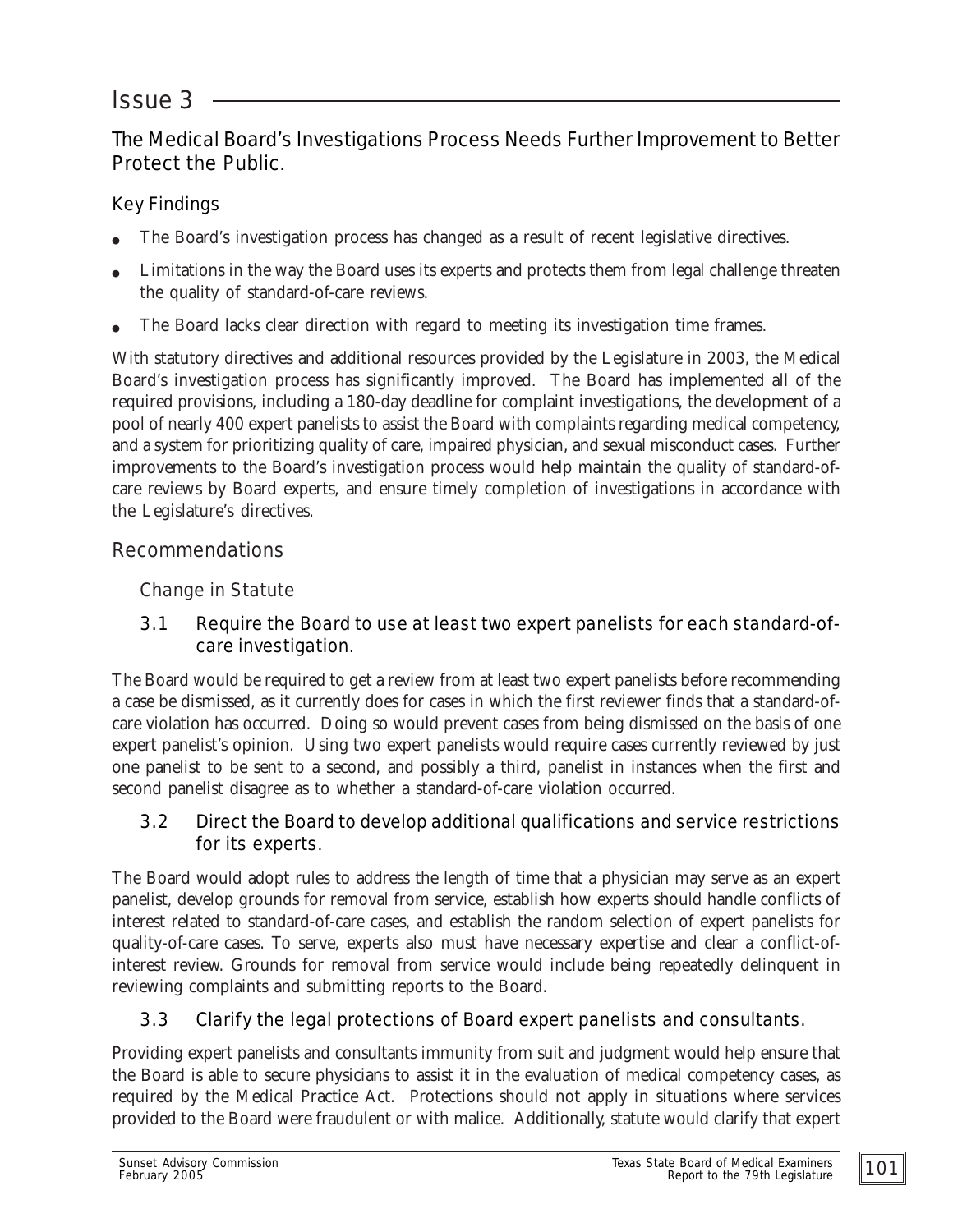panelists and consultants are represented by the Office of the Attorney General in the event of a lawsuit related to good-faith services provided to the Board.

### 3.4 Authorize the Board to use up to 30 days to evaluate incoming complaints.

Authorizing the Board to use up to 30 days to evaluate complaints, before complaints are officially filed, would allow the Board to dismiss nonjurisdictional and frivolous complaints. If the Board takes more than 30 days to conduct this initial review, the 180-day deadline to complete investigations would start. Dismissing nonsubstantive complaints would ensure that agency resources get directed to cases more likely to result in a violation of the Medical Practice Act.

### 3.5 Clarify the consequences of not meeting the 180-day investigation requirement.

The Board would be required to notify all parties to a complaint if, for any reason, an investigation extends beyond the 180-day deadline. Investigations going beyond 180 days should also be reported, along with reasons, in the Board's annual report to the Legislature, in addition to listing cases more than one year old. Additionally, statute should clarify that complaints may not be dismissed solely because they have not been set for a hearing within 180 days.

### 3.6 Require the Board to develop additional definitions of good cause for extending an investigation.

Requiring the Board to further define good cause in rule would lead to a better understanding among staff, licensees, and the public of the reasons a Board investigation may go beyond 180 days. The Board should include internal circumstances that may affect an investigation's time line, such as the extended illness of a staff investigator or an expert panelist's delinquency in reviewing and submitting a report to the Board.

### Management Action

### 3.7 The Board should make an effort to use more expert panelists who reside outside the Austin area.

The Board would avoid repeated preferential selection of expert physician panel members by developing, by rule, the method for which it would rotate through the expert physician panelists, taking into account issues such as a lack of experts in a particular specialty or a high number of complaints. In all instances, the Board would still match the respondent's specialty to that of an expert panelist.

# *Issue 4*

# The Boards Have Not Established Clear Guidelines to Govern the Informal Hearings Process.

### Key Findings

- The boards resolve many disciplinary cases through informal hearings.
- The roles of staff and panel members in hearings has not been defined.
- The role and responsibilities of the District Review Committees are not clear.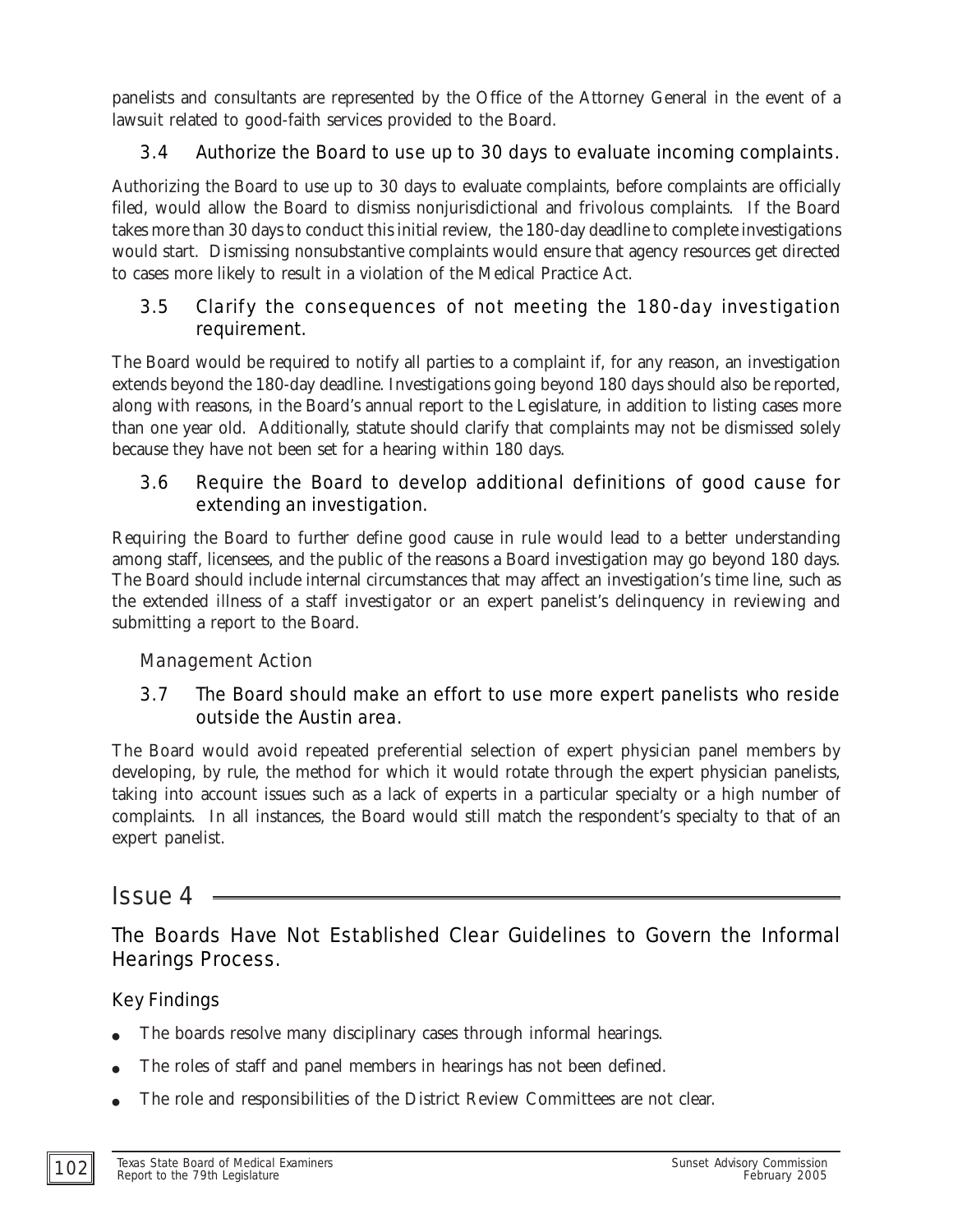- The composition of the boards' informal hearing panels does not ensure balanced representation.
- The boards are limited in their ability to quickly resolve nonmedical complaints.
- The boards inappropriately consider complaints that have not resulted in sanctions.

The informal hearings process is a key part of the Medical, Physician Assistant, and Acupuncture boards' enforcement process, as the majority of the boards' disciplinary actions result from informal hearings. Board members, staff, and other designated participants play significant roles in these hearings. However, the roles and responsibilities of these participants, as well as the makeup of the panels that hear complaints at the informal hearing level, have not been clearly defined. In addition, staff does not have authority to handle administrative, nonmedical complaints, resulting in some complaints unnecessarily going through the informal hearings process.

#### Recommendations

#### Change in Statute

### 4.1 Clarify the roles and responsibilities of participants in informal hearings.

The roles and responsibilities of informal hearings participants – including board members, District Review Committee (DRC) members, and all appropriate staff – would be defined in statute to ensure fairness and consistency in the process. The Medical, Physician Assistant, and Acupuncture boards would ensure that all participants are aware of their required tasks, as well as their limitations during informal hearings.

### 4.2 Clarify the District Review Committees' role in statute.

This recommendation would clarify that DRC members assist the Medical Board in the informal settlement conference process. The Medical Board would retain authority to adopt rules assigning additional duties to the District Review Committees, as long as the rules do not conflict with other statutory provisions.

### 4.3 Clarify eligibility requirements and establish conflict of interest, grounds for removal, and training requirements for District Review Committee members.

Statutory provisions for conflict of interest, grounds for removal, and training that apply to Medical Board members would be reflected for DRC members as well. In addition, physician members who serve on the District Review Committees and are involved in standard-of-care cases would be required to meet the same qualifications, as defined by the Medical Board, as physicians who serve on the Board's expert physician panel.

### 4.4 Require at least two panelists in all informal hearings.

A minimum of two panelists – including at least one physician – would serve on all informal settlement conference panels that deliberate on disciplinary cases to determine if a violation occurred. However, if a respondent waives this requirement, the boards may conduct the informal hearing with one panel member. Physician panelists must have qualifications comparable to physicians serving on the Medical Board's expert physician panel. This recommendation would also apply to informal hearings requesting a modification or termination of an order, but does not apply to hearings for showing compliance with a Board order.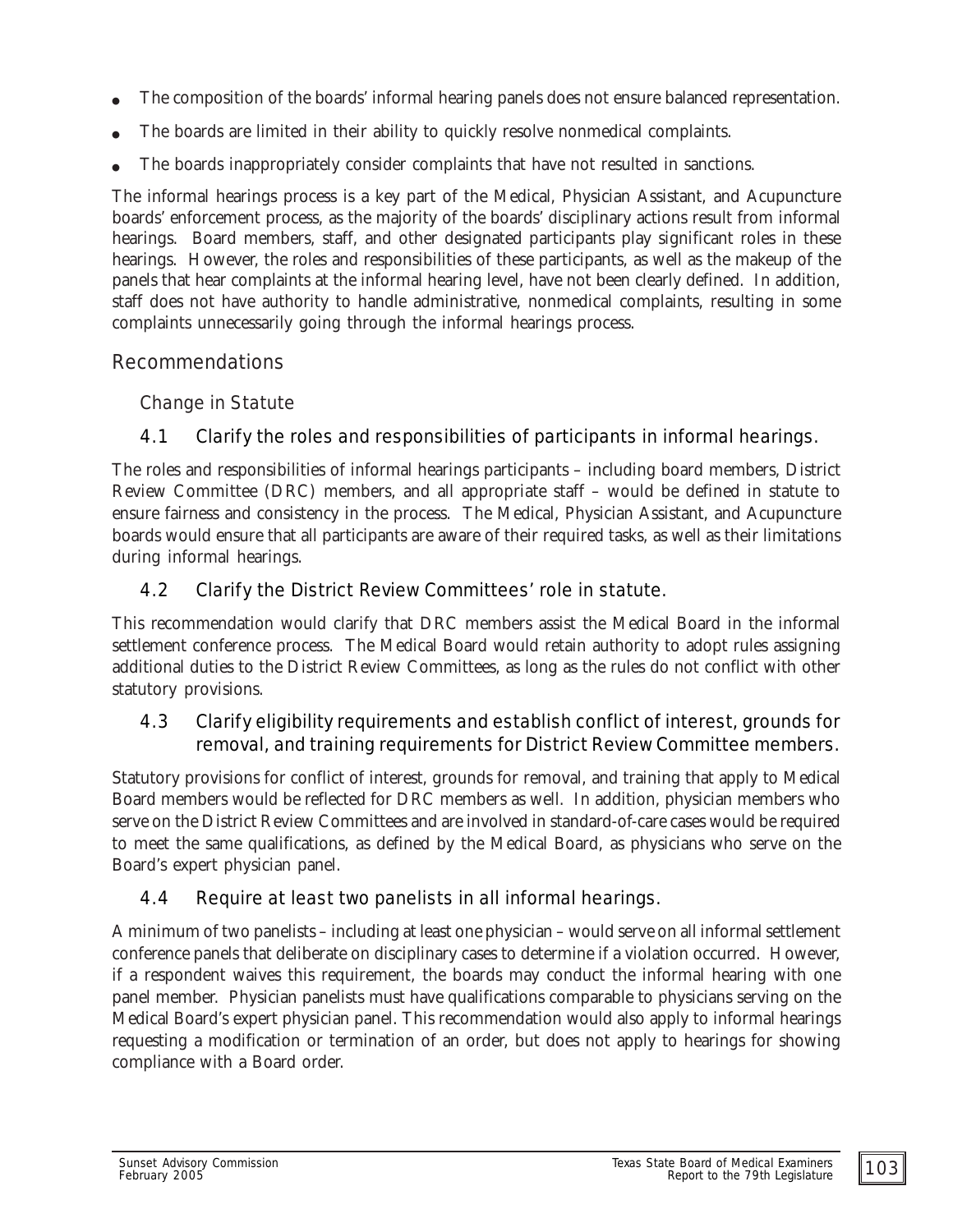### 4.5 Require the boards to include one public member in the informal settlement process.

The boards would include at least one public member in their informal settlement conferences. These conferences help the boards determine whether a violation occurred and what action to take, and therefore should always include public membership to ensure consumer interests are properly represented in the enforcement process. For the Medical Board, the public member could be a Board member or a member of one of the District Review Committees.

### 4.6 Increase the number of public members on the District Review Committees.

This recommendation would add two additional public members to each District Review Committee, bringing each committee's composition to seven Governor-appointed members – three doctors of medicine, one doctor of osteopathic medicine, and three public members. Because DRC members' primary role is to serve on informal settlement conference (ISC) panels for the Medical Board, increasing the number of public members on the District Review Committees would provide the Board with a larger pool to draw from for informal hearings without increasing the size of the Medical Board.

## 4.7 Authorize staff to settle nonmedical complaints.

Staff would have authority to resolve cases involving nonmedical and administrative violations, subject to delegation by the boards. Staff would dismiss these complaints, subject to review by the boards at their public meeting, or refer the matter directly to a settlement conference. Staff would recommend enforcement action, which the licensee could accept or reject. The boards would retain final decisionmaking authority over the staff 's recommendations, and the licensee would always retain the right to request that the case be heard at an informal settlement conference.

### 4.8 Require the Board to provide licensees scheduled for an informal hearing with information regarding the grounds for the hearing.

The Medical Board would provide licensees with the information used by the Board as the basis of a complaint for which an informal hearing has been scheduled. The Board must provide this information at least 30 days before the informal hearing, unless the Board shows cause for the delay. If the Board does not provide the information to the physician at least 30 days before the hearing, the licensee may use the delay as grounds for rescheduling the hearing.

### Management Action

### 4.9 The boards generally should not consider previously dismissed complaints when deliberating on disciplinary actions.

Although previously dismissed complaints are maintained in a licensee's record, the boards should not consider them when deliberating on a current complaint, except when the nature of previous dismissals involves a similar type of complaint that is relevant to the current complaint. However, informal hearing panel members would continue to be able to consider a licensee's previous history of all *violations* when determining sanctions for a current violation.

### 4.10 The Medical Board should improve its communication with District Review Committee members.

The Medical Board should develop a more formal, consistent process for communicating with District Review Committee members. Because DRC members play a significant role in the Medical Board's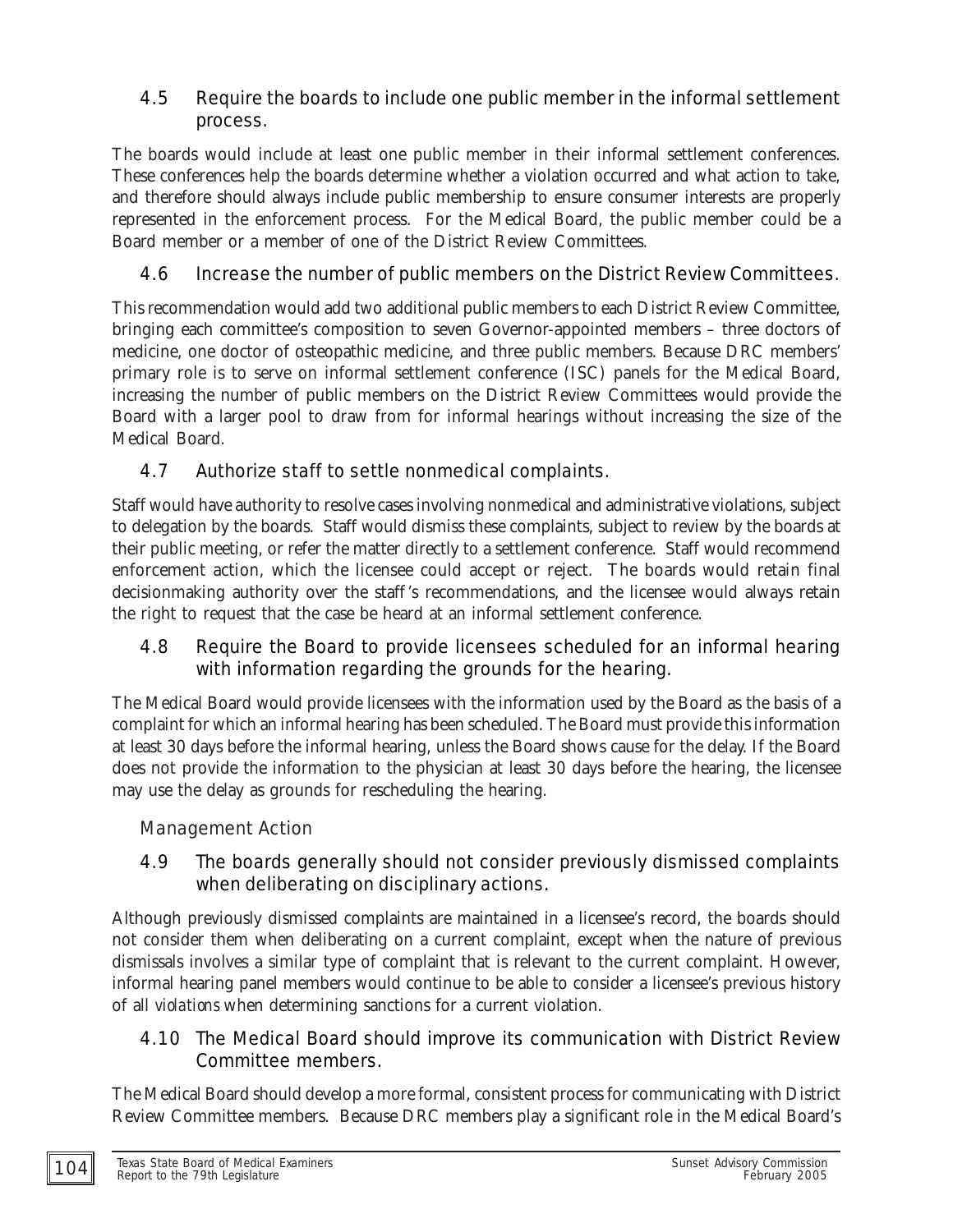informal hearings process, they could benefit from receiving timely updates regarding the ISCs in which they participated. Providing information such as the Board's final decision on a case, the results of a SOAH hearing, and the reasons for any modifications to an ISC panel's recommendation would allow DRC members to have a better understanding of the Board's priorities, the level of evidence needed to indicate a violation of statute or Board rules occurred, and the appropriate sanction level for types of violations.

### 4.11 The Medical Board should require at least one member from each informal settlement conference panel to attend Board meetings.

The Medical Board should require at least one member from an ISC panel to attend the full Board meeting when a case the panel heard is on the agenda. This would ensure that the Board members who did not serve on the ISC panel are able to get a complete picture about the case, including how the panel arrived at its decision. In the event that only DRC members sat on the ISC panel, the Board should require the panelists to either attend the full Board meeting or be available via teleconference. This recommendation does not require that a Board member attend each ISC.

### 4.12 The Medical Board should adopt rules to prohibit communication between Board members and staff regarding open enforcement cases.

Under this recommendation, the Medical Board would establish rules prohibiting ex parte communication between Board members and agency staff regarding enforcement cases actively under consideration by Board members, including while the case is at the State Office of Administrative Hearings.

### 4.13 The Medical Board should attempt to resolve enforcement cases informally.

The Medical Board should make a good-faith effort to resolve complaints through the informal hearings process before proceeding with a contested case at the State Office of Administrative Hearings.

# *Issue 5*

# The Board Cannot Enforce Provisions of the Medical Practice Act Relating to Medical Peer Review.

### Key Findings

- " Peer review actions against a physician are grounds for disciplinary action by the Medical Board.
- Statute is not clear on the Board's authority to use peer review information in disciplinary hearings, causing the Board to miss an opportunity to discipline physicians for violations of the Medical Practice Act.

Medical peer review provides a valuable process for physicians and other health-care practitioners to monitor and evaluate physicians' qualifications, professional conduct, and patient care. As the professionals who work most closely with a physician, other licensed physicians and medical staff have the best opportunity to identify known or suspected problems and to make recommendations to improve the quality of medical care.

The Medical Practice Act requires a health-care facility or medical peer review committee to report to the Medical Board certain adverse actions taken against a physician's privileges to practice because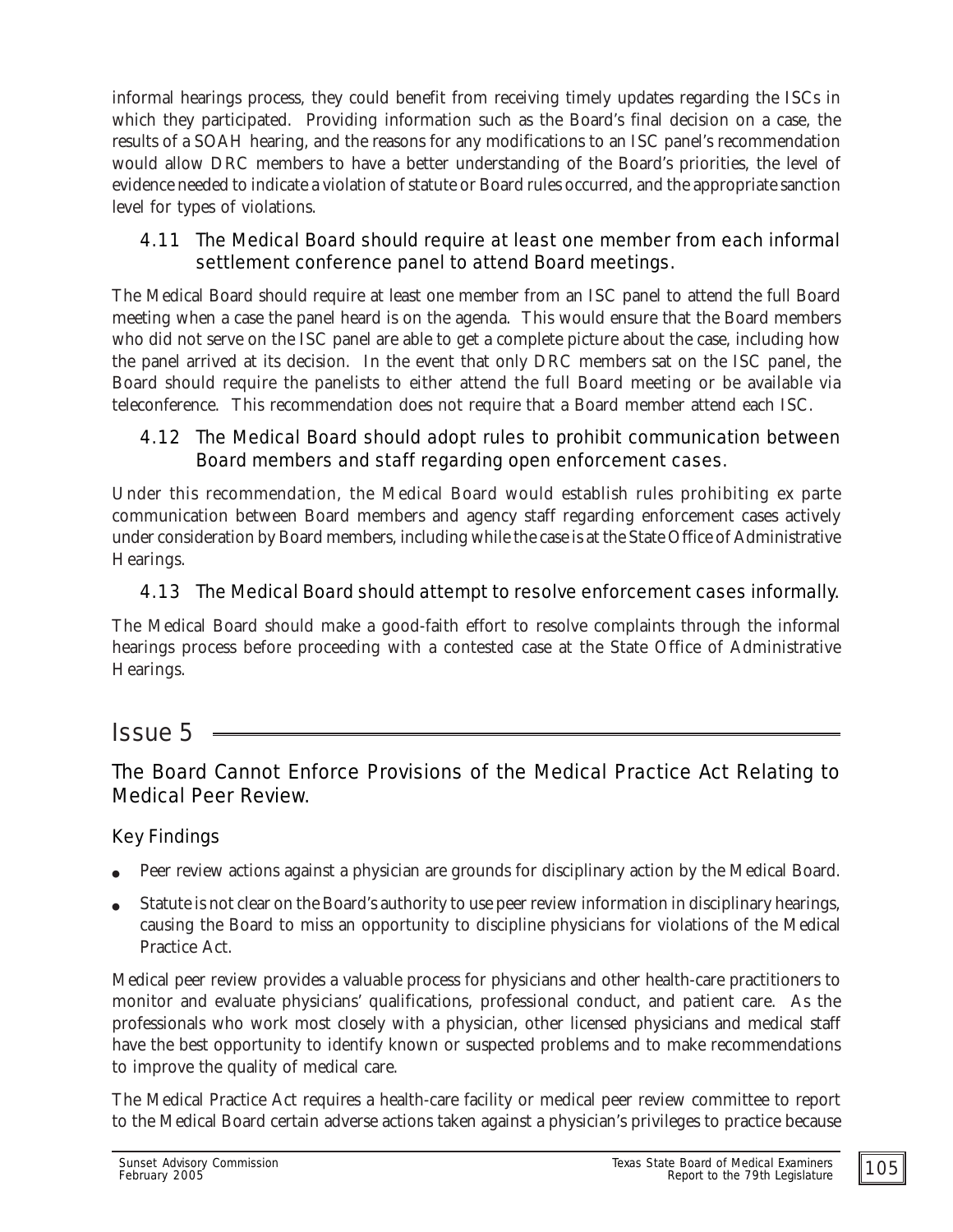of unprofessional conduct or professional incompetence that was likely to harm the public. Such actions are to be considered violations of the Medical Practice Act, subject to discipline by the Medical Board, upon finding that the actions were appropriate and reasonable. However, the Board has difficulty enforcing these provisions because statute does not clearly allow the Board to disclose peer review documents in a contested case hearing.

## Recommendations

# Change in Statute

### 5.1 Clarify the Board's ability to disclose peer review documents in disciplinary hearings, subject to confidentiality at the Board and at the State Office of Administrative Hearings.

This recommendation would clarify that the Board's current authority to disclose peer review documents in disciplinary hearings extends to formal contested case hearings before the State Office of Administrative Hearings (SOAH). It would also clarify that peer review documents shall remain confidential at the Board and at SOAH. Although the Board would be able to disclose peer review documents at SOAH, peer review documents would not be available for discovery or court subpoena and may not be introduced into evidence in any action for damages, including a medical professional liability action.

## 5.2 Clarify that medical records otherwise available are not confidential.

This recommendation would clarify that records, such as a patients' medical records, that are available to the Board through means other than a peer review committee's records are not privileged and confidential, even if the medical records are used in peer review proceedings.

### 5.3 Clarify the scope of the hearing, standard of review, and burden of proof for formal disciplinary proceedings in which peer review action is the sole ground alleged for disciplinary action.

This recommendation would provide guidance to administrative law judges at the State Office of Administrative Hearings in determining whether an action taken by a peer review committee was appropriate in contested cases where peer review action is the sole ground alleged for disciplinary action. Guidance would also include how SOAH should evaluate peer review documents that support the committee's action.

### 5.4 Clarify that the appropriate use of peer review information in contested case hearings at SOAH is the basis for the opinion of an expert witness called by the Board.

Peer review action would be one element of proof in a contested case, as it would not serve as a substitute for required evidentiary proof of the facts supporting the alleged violation. Members of the peer review committee would not be subject to subpoena or discovery in the contested case hearing at SOAH.

### 5.5 Direct the Medical Board to investigate complaints regarding misuse of the peer review process.

The Medical Board would have clear authority to review complaints regarding misuse of the peer review process, including fraud and malicious conduct. The Board would investigate these complaints the same way it handles other complaints.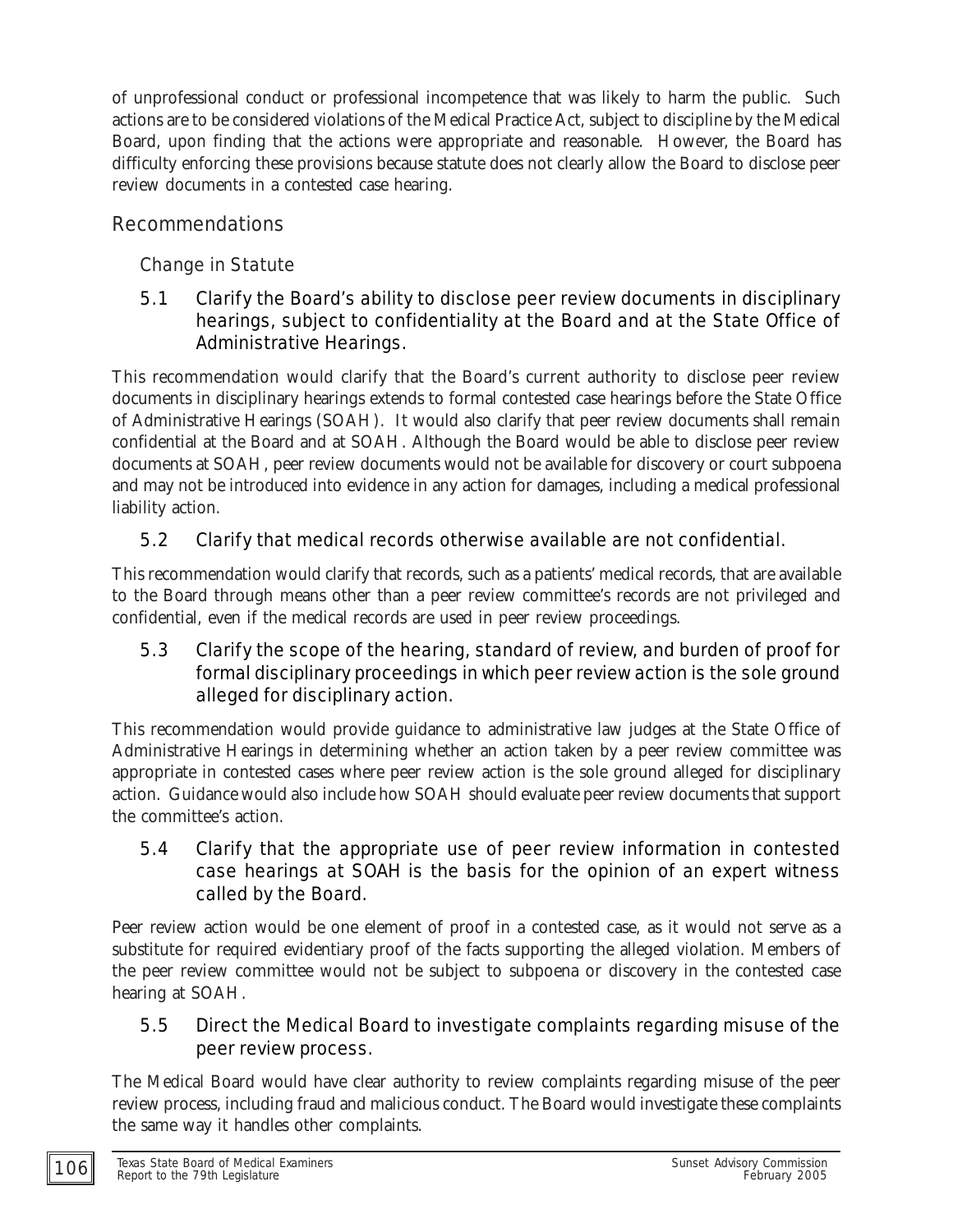# *Issue 6*

## The Medical Board's Private Rehabilitation Order Does Not Adequately Provide Public Protection.

### Key Findings

- The Board issues rehabilitation orders to applicants and licensees with impairment issues.
- The use of private rehabilitation orders does not protect the public when it shields standard-ofcare violations.
- The role of county medical societies and other professional organizations in the Board's compliance program is unclear.
- " Other health licensing agencies' rehabilitation orders provide better public protection.

Both the Legislature and the Board have established addressing impaired physicians as a priority. To encourage practitioners to report their impairment, the Board offers private, nondisciplinary rehabilitation orders to applicants and licensees who meet certain requirements. However, the Board may issue a private order to a physician, even if that physician also violated the standard of care. As a result, the public's knowledge of the violation is limited. While private rehabilitation orders serve as a valuable incentive to seek treatment for impairment, the Board should limit use to those physicians who have not harmed the public by violating a standard of care. Also, while professional organizations can serve as a significant resource in the Board's efforts to monitor a physician's rehabilitation, the Board does not provide clear direction to these entities. As a result, these organizations may be unsure of the Board's expectations, thus affecting the Board's ability to ensure that impaired physicians get needed treatment and to accurately monitor licensees under rehabilitation orders.

### Recommendations

### Change in Statute

### 6.1 Restrict nondisciplinary rehabilitation orders to impaired physicians who have not also violated the standard of care.

Applicants and licensees with a current condition or history of substance or alcohol abuse would be eligible for a private, nondisciplinary order only if the licensee has not violated the standard of care as a result of the impairment. If the Board receives a valid complaint related to the physician's impairment before the physician signs an agreed private rehabilitation order, the physician is not eligible for the private order. In addition to physicians, this recommendation would also apply to physicians-in-training, physician assistants, acupuncturists, and surgical assistants.

### 6.2 Require the Board to define the roles and responsibilities for professional associations in rehabilitation orders.

The Board would clarify its expectations of county medical societies and other professional associations in a physician's rehabilitation. Among other things, the Board should clearly state the type of information to be reported, the frequency of the reports, and the format the association should use to submit the reports to the Board, and any other relevant requests. This recommendation would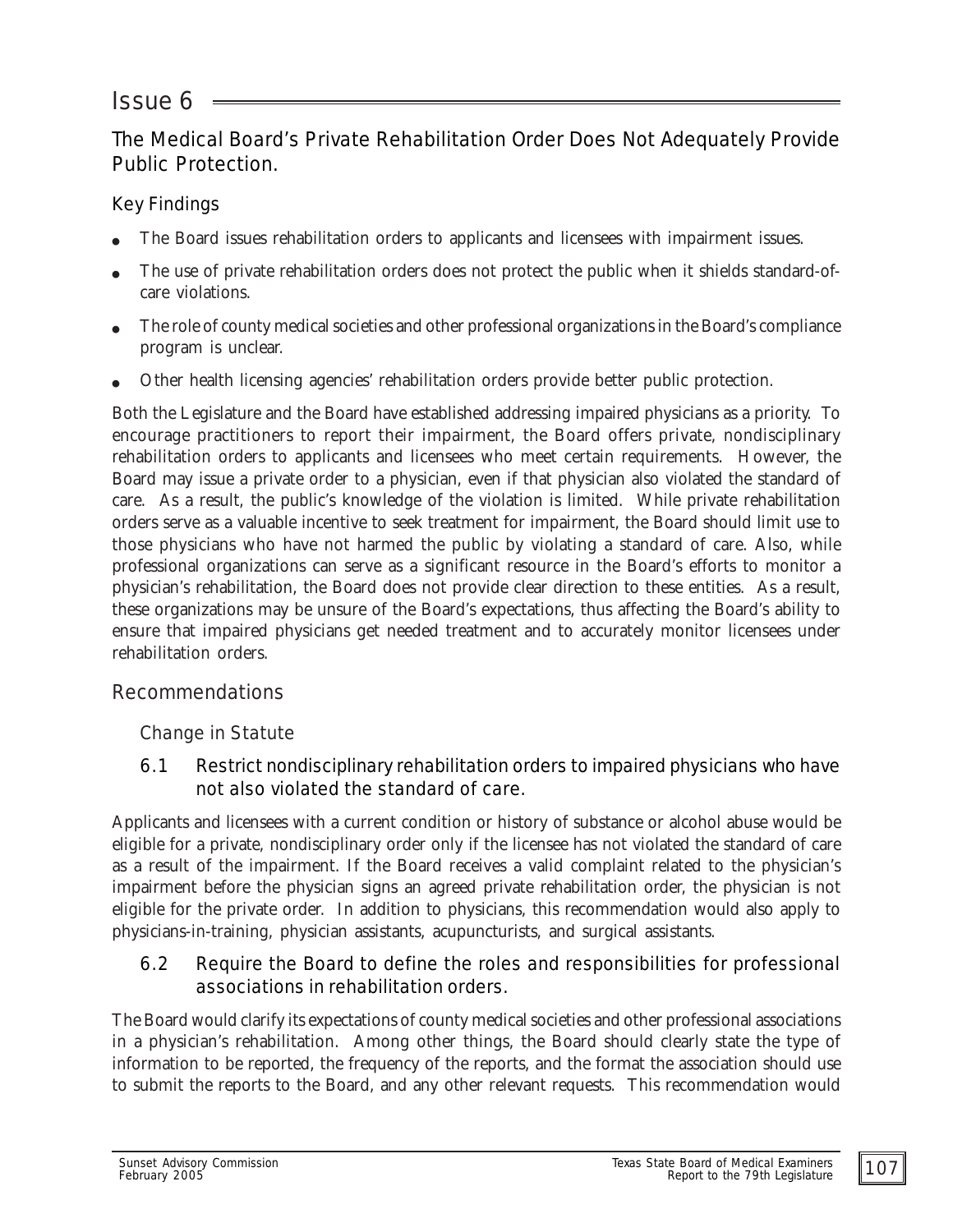also apply to surgical assistants licensed by the Medical Board, and licensees of the Physician Assistant and Acupuncture boards.

# *Issue 7*

### Exemptions From Office-Based Anesthesia Regulation Potentially Place the Public at Risk.

### Key Findings

- The Medical Board regulates physicians' use of anesthesia to ensure the quality and safety of office-based surgery.
- Lack of regulation of moderate anesthesia places the public at risk of bodily injury or death.
- Exempting physicians from regulation of moderate sedation is inconsistent with other Texas health-care practices and other states' medical practice laws.

Because the volume and complexity of surgical procedures performed in outpatient settings has increased, the Medical Board regulates physicians who provide office-based anesthesia to ensure public safety. Physicians who administer office-based anesthesia must register with the Board and follow strict safety guidelines regarding anesthesia administration, including the maintenance of emergency supplies and equipment and transportation agreements with local emergency services. Several exemptions to regulation requirements exist, most of which relate to facilities licensed by another entity. However, exempting physicians who use moderate sedation potentially reduces the Board's ability to protect the public. Patients who receive moderate sedation from exempt physicians for surgery and other invasive procedures in an outpatient setting are at risk because such physicians do not have to follow the Board's safety guidelines and may be unprepared to handle unforeseen emergencies.

### Recommendation

### Change in Statute

### 7.1 Remove the statutory exemption for physicians who use moderate sedation in outpatient settings.

Physicians who use certain drugs for moderate sedation in an outpatient setting would no longer be exempt from the Medical Board's regulations and would be required to register with the Board and comply with Board rules regarding minimum standards for providing anesthesia services. The Board would have authority to discipline those physicians who violate office-based anesthesia rules. All other exemptions, such as outpatient settings where local anesthesia is used, and licensed and accredited facilities, would not be affected by this recommendation and would remain in place. Requiring physicians who use moderate sedation to register with the Board would ensure that surgery and invasive procedures performed by a physician in an outpatient setting are subject to similar safety standards as those performed in a hospital or ambulatory surgical center, or even a dental office, which would ultimately make the Board better able to protect the public.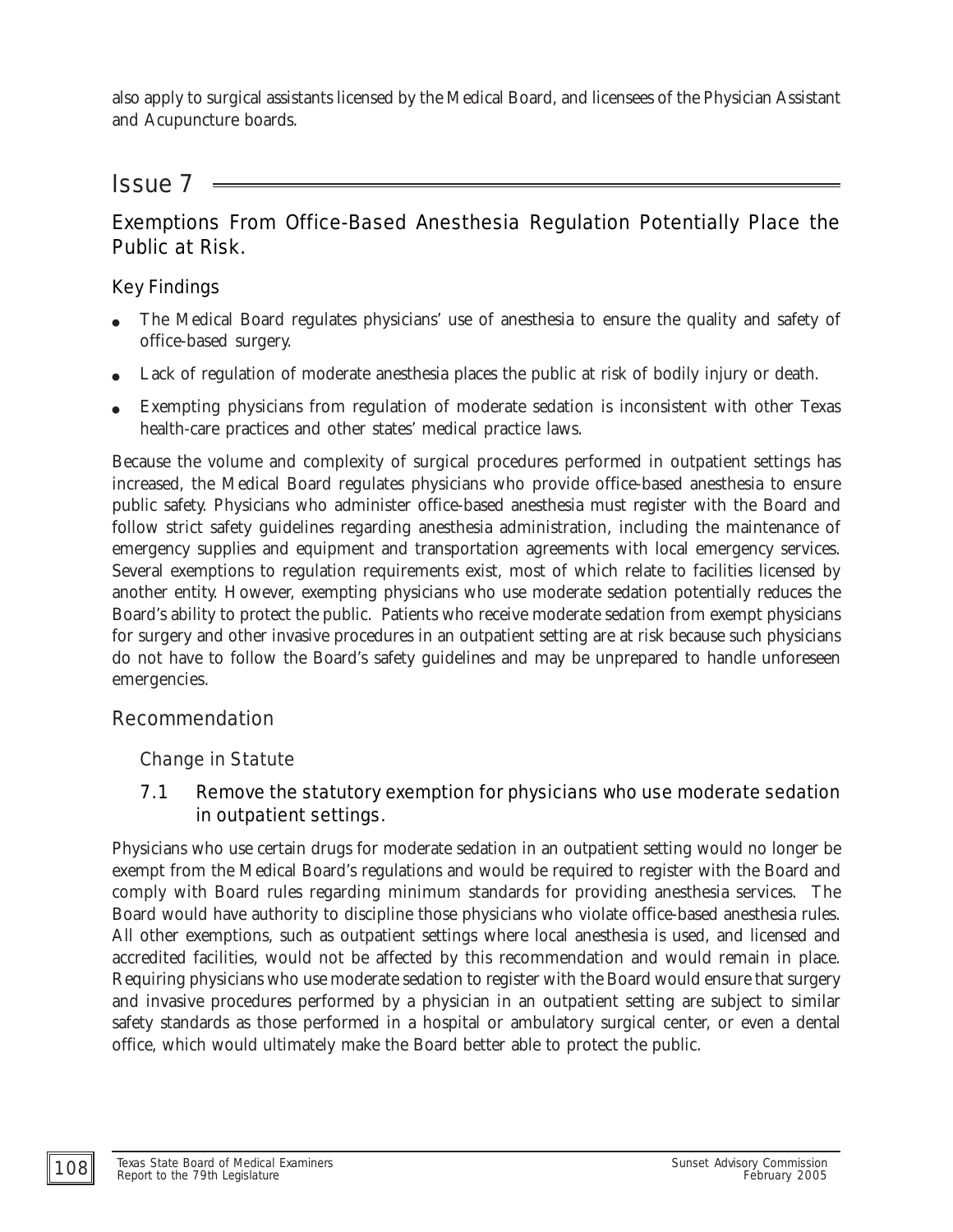# *Issue 8*

The Diffusion of Authority for Regulating Acupuncture Causes Inefficiency and May Affect the State's Ability to Protect the Public.

### Key Findings

- The Acupuncture and Medical boards share responsibility for the regulation of acupuncture in Texas.
- " Medical Board oversight of acupuncture licensing and enforcement actions does not provide added public protection and creates an unnecessary layer of regulation.
- The Acupuncture Board lacks authority to protect the public from immediate danger.
- The Acupuncture Board's process for approving continuing education is inconsistent and timeconsuming.
- The authority to approve degree programs at Texas acupuncture schools is unclear.

The Texas State Board of Acupuncture Examiners has the responsibility for protecting public safety by ensuring that acupuncturists are qualified and competent practitioners. However, the Acupuncture Board does not have final approval authority for licensing and enforcement activities, as this rests with the Medical Board. This delays licensing and enforcement actions and wastes resources. The Acupuncture Board also approves all continuing education courses and, until recently, acupuncture degree programs in the state.

### Recommendations

### Change in Statute

### 8.1 Authorize the Acupuncture Board to approve licensing and enforcement actions.

The Acupuncture Board would approve applications for licensure and finalize enforcement actions without needing the Medical Board's approval. The Medical Board would maintain oversight of the Acupuncture Board's rulemaking process.

### 8.2 Strengthen the Acupuncture Board's enforcement authority to include summary suspension and cease-and-desist orders.

The Acupuncture Board would have authority to temporarily suspend a license without holding an initial hearing or Medical Board approval. Doing so would allow the Acupuncture Board to immediately stop activity that could harm the public. Also, the Acupuncture Board, without Medical Board approval, would be allowed to issue cease-and-desist orders. Cease-and-desist authority would enable the Board to move more quickly to stop unlicensed activity that threatens the health and safety of the public.

### 8.3 Streamline the Acupuncture Board's process for approving continuing education.

The Acupuncture Board would establish guidelines for preferred providers and course content using other state agencies and other acupuncture licensing boards' methods as a model. Once guidelines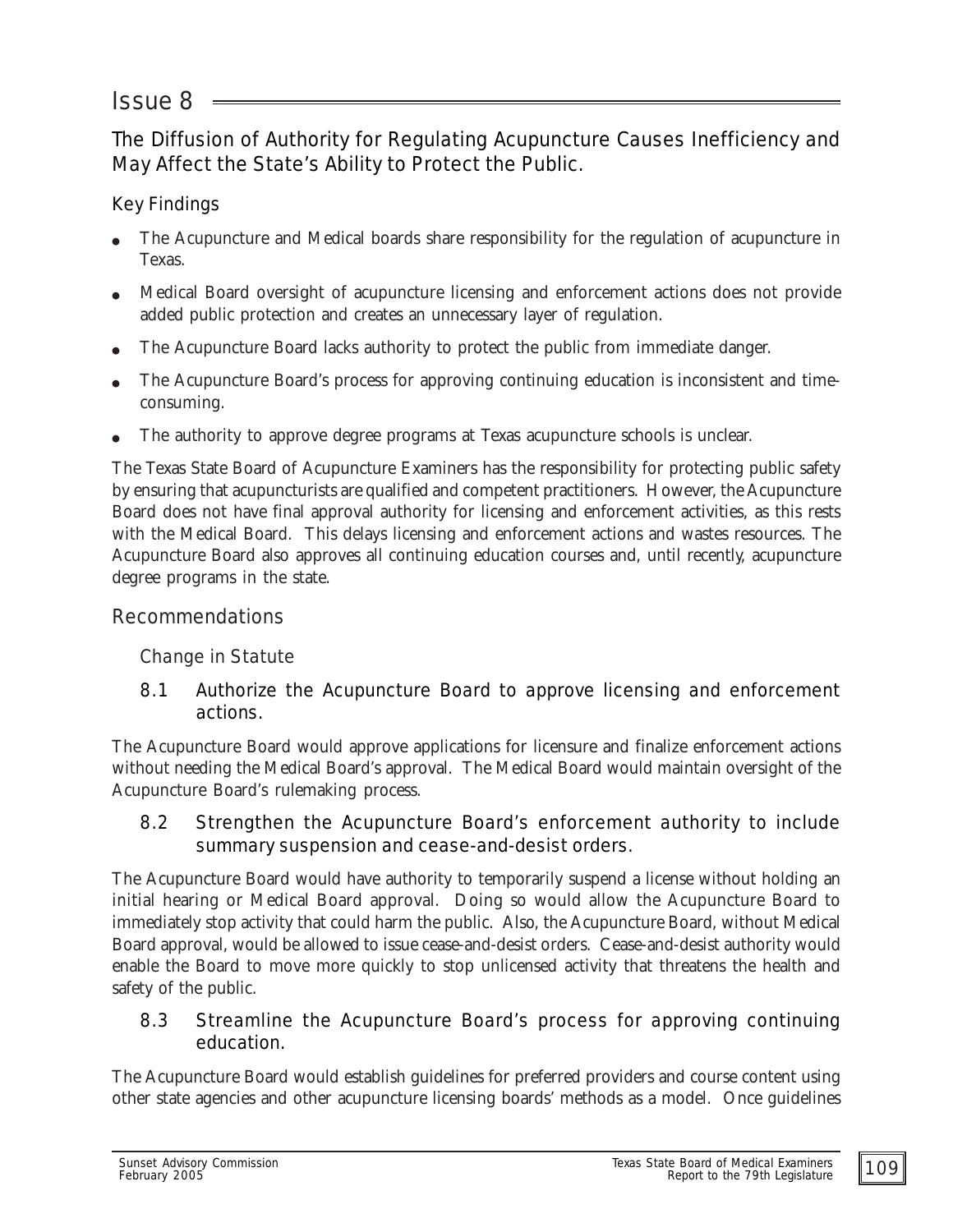for approval are established, agency staff would approve course applications, and would refer any questionable applications to the Board for review and final approval.

### 8.4 Clarify that the Texas Higher Education Coordinating Board has the authority to approve degree programs for acupuncture schools in Texas.

The Texas Higher Education Coordinating Board would have the authority to approve Texas acupuncture schools and their degree programs. The Acupuncture Board would maintain the authority to establish education requirements for licensure.

### 8.5 Require the presiding officer of the Acupuncture Board to be a licensed acupuncturist.

When selecting the presiding officer of the Acupuncture Board, the Governor would choose from the four licensed acupuncturists required on the Board.

# *Issue 9*

The Medical Board Needs Flexibility in How It Regulates the Delegation of Prescription Authority by Physicians.

### Key Findings

- Physicians can delegate prescriptive authority to physician assistants and advanced nurse practitioners.
- The Board's authority to waive prescriptive delegation requirements is scheduled to expire.
- Registering prescriptive delegation authority with the Medical Board provides no useful information.

By delegating prescriptive authority to physician assistants and advanced nurse practitioners, physicians can provide increased access to care. The Medical Practice Act establishes requirements for prescriptive delegation, and allows the Board to waive some of the supervision requirements. The Prescriptive Delegation Waiver Committee, an advisory committee to the Medical Board, currently reviews requests for waivers and makes recommendations to the Board. However, both the Board's authority to waive and the committee expire in 2005. In addition, requiring practitioners to register prescriptive authority with the Board is not necessary to protect the public.

### Recommendations

### Change in Statute

### 9.1 Continue the Board's authority to waive prescriptive delegation requirements.

This recommendation would remove the expiration date for Board waiver of delegation requirements. The Board would continue to be able to waive site and supervision requirements for physicians who delegate prescriptive authority to physician assistants and advanced nurse practitioners. However, the Prescriptive Delegation Waiver Committee would expire and the Medical Board would assume this responsibility through its committee structure.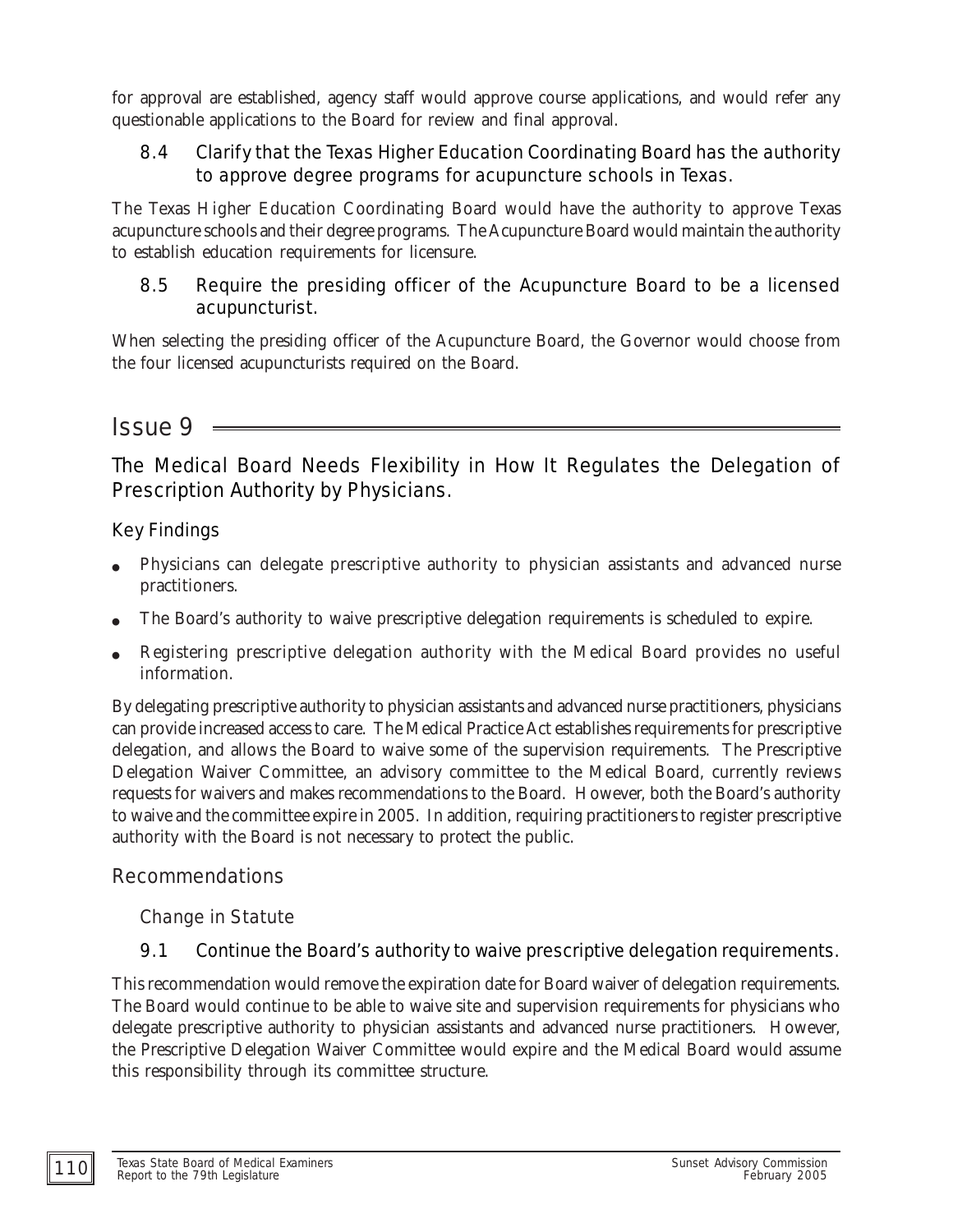### 9.2 Eliminate the prescriptive delegation registration requirement and authorize the Board to establish rules that require physicians to record delegation.

Physicians, physician assistants, and advanced nurse practitioners would no longer be required to register their intent to practice or to supervise delegated prescriptive authority with the Board. Physicians who delegate prescriptive authority would be required to document in their own records when prescriptive authority is delegated, and the Board would have access to this information if needed for an investigation.

# *Issue 10*

# Key Elements of the Boards' Licensing and Regulatory Functions Do Not Conform to Commonly Applied Licensing Practices.

### Key Findings

- Licensing provisions of the boards' statutes do not follow model practices and could potentially affect the fair treatment of licensees and the agency's ability to protect consumers.
- " Nonstandard enforcement provisions of the boards' statute could reduce the agency's effectiveness in protecting consumers.
- Certain policy body and administrative requirements of the boards' statute could reduce the boards' efficiency and flexibility to adapt to changing circumstances.

Various licensing, enforcement, and administrative processes in the Medical, Physician Assistant, and Acupuncture boards' statutes do not match model licensing standards developed by the Sunset Commission from experience gained through more than 80 occupational licensing reviews over the last 25 years. For example, prohibiting medical faculty members from serving on the Medical Board prevents qualified members of the medical profession from serving on the policy body. A comparison of the Board's statute, rules, and practices with model licensing standards identified variations from these standards and the needed changes to bring the Board in line with other agencies.

### Recommendations

### Licensing

### Change in Statute

### 10.1 Require physician assistant and acupuncture applicants to pass a jurisprudence exam as a condition for licensure.

This recommendation builds upon existing licensure requirements by requiring physician assistant and acupuncture applicants to pass a jurisprudence exam to be eligible for licensure. The Physician Assistant and Acupuncture boards would each need to develop an examination based on their licensing act and rules, and other applicable state laws and regulations affecting professional practice. The boards would also establish rules regarding examination development, fees, administration, reexamination, grading, and notice of results. The requirement to pass the jurisprudence exam would only apply to individuals who apply for licensure on or after September 1, 2006; individuals licensed before then would be exempt from passing the jurisprudence exam.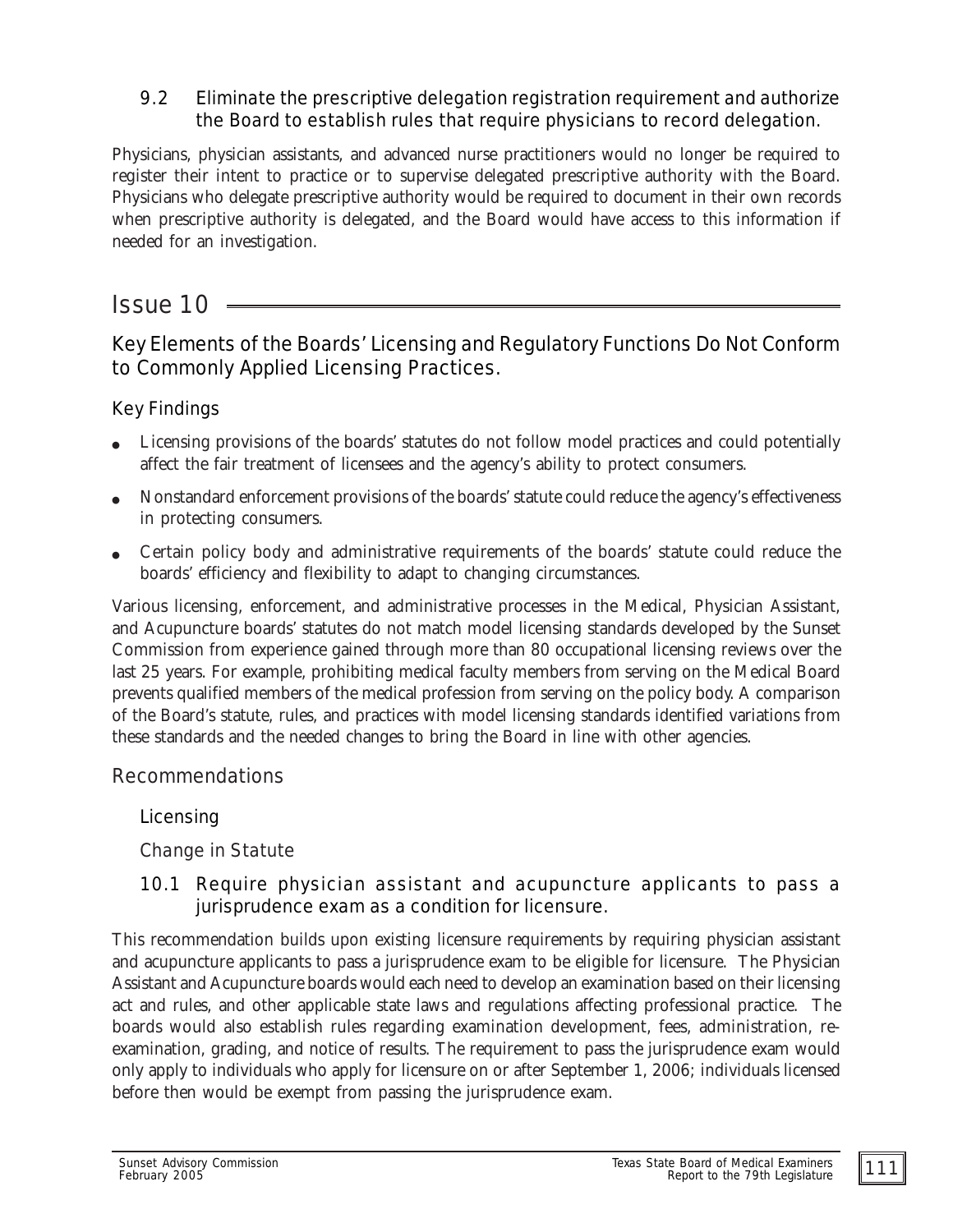### 10.2 Clarify that the Medical, Physician Assistant, and Acupuncture boards must address felony and misdemeanor convictions in the standard manner defined in the Occupations Code.

This recommendation would clarify the Medical, Physician Assistant, and Acupuncture boards' authority to adopt rules that follow the general guidelines in Chapter 53 of the Occupations Code by specifically requiring the boards to develop rules, under the provisions in Chapter 53, defining which crimes affect licensees' ability to practice. This recommendation would not affect the changes made last session authorizing the Medical Board to refuse to license or to take disciplinary action against physicians placed on deferred adjudication for felonies or certain misdemeanors. Because the Physician Assistant and Acupuncture boards do not have final rulemaking authority, these boards would recommend rules to the Medical Board for approval.

### 10.3 Authorize staff to issue licenses to qualified physician, physician assistant, and acupuncture applicants.

Staff would have authority to issue permanent physician, physician assistant, and acupuncture licenses to individuals who meet all licensing requirements without needing formal board approval. However, staff would forward applications that do not clearly meet licensing requirements to the appropriate board for further consideration. Because surgical assistant licenses fall under the Medical Board's jurisdiction, staff would have authority to issue these licenses as well. The Board would adjust license fees to compensate for any lost revenue caused by eliminating temporary licenses.

### 10.4 Clarify the Physician Assistant Board's responsibility to establish a system of continuing medical education.

The Physician Assistant Board would have clearer statutory authority to adopt, monitor, and enforce a reporting program for the continuing medical education of license holders. Specifically, the Board would adopt and administer rules that:

- " establish the number of hours of continuing medical education the Board determines appropriate as a prerequisite to the renewal of a license;
- require at least one-half of the hours to be Board approved; and
- adopt a process to assess a license holder's participation in continuing medical education courses.

# 10.5 Change the basis for the Physician Assistant Board's late-renewal penalties.

The renewal fee for physician assistants who are delinquent in renewing their license would be based on the normal renewal rate set by the Board, not the examination fee. To renew a license that has been expired for 90 days or less, the renewal fee would equal 1-1/2 times the standard renewal fee. If the license has been expired for more than 90 days, but less than one year, the renewal fee would equal two times the standard renewal fee. This would bring the Physician Assistant Board in line with statutory requirements for the Medical and Acupuncture boards.

### 10.6 Authorize the Medical and Physician Assistant boards to adopt a system under which physician and physician assistant licenses expire on various dates during the year.

The Medical and Physician Assistant boards would establish, by rule, a license renewal system under which licenses expire on various dates during the year. This change would replace the requirement for the Medical Board to renew physicians' licenses at the end of their birth month, and it would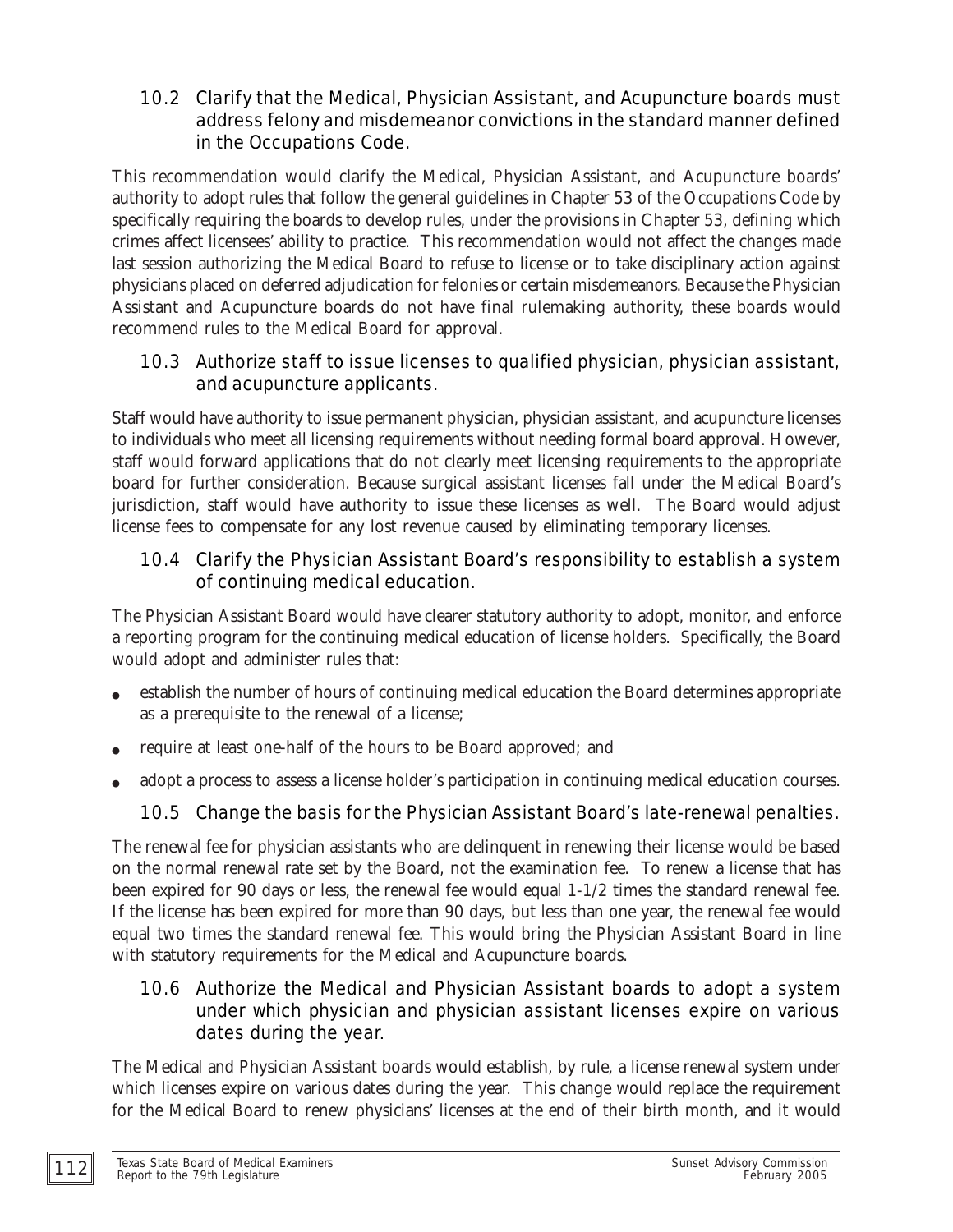provide new authority to the Physician Assistant Board to stagger its renewals. Because the Medical Board oversees the Physician Assistant Board's rulemaking process, the Physician Assistant Board would recommend its rules to the Medical Board.

### Management Action

### 10.7 The Medical Board should discontinue its practice of requiring applicants to appear before the Board for a personal interview.

The Medical Board should no longer require physician applicants to travel to Austin to prove their identity and the authenticity of their original medical school diploma, particularly if staff can verify the information through primary sources. The Board already receives primary source verification of applicants' medical school education from transcripts sent directly to the Board from medical schools. The Board would not be prohibited from requiring applicants to make a personal appearance, but should only do so when staff cannot verify vital information through an independent source.

### Enforcement

#### Change in Statute

#### 10.8 Authorize the Acupuncture Board to refuse to renew a license and allow the Physician Assistant and Acupuncture boards to accept the voluntary surrender of a license.

The Acupuncture Board would have the full range of penalties available for disciplinary actions against an acupuncturist who violates state law or Board rules. In developing its standard penalty matrix, the Acupuncture Board would incorporate refusal to renew a license into its disciplinary options. Doing so would allow the Board to better apply the appropriate sanction for offenses, such as failure to pay an administrative fine. This recommendation also would clarify that the Physician Assistant and Acupuncture boards have authority to accept the voluntary surrender of a license. The boards would recommend rules to the Medical Board that outline how the boards determine whether a practitioner is competent to return to practice.

### 10.9 Authorize the boards to require refunds as part of the agreed settlement process.

The Medical, Physician Assistant, and Acupuncture boards would be allowed to include refunds as part of an agreed order reached in an informal settlement conference on a complaint. This authority would be limited to ordering a refund not to exceed the amount the complainant paid for services. Any refund order would not include an estimation of other damages or harm and must be agreed to by the licensee. The refund may be in lieu of or in addition to other sanctions against a licensee.

#### 10.10 Authorize the Medical and Physician Assistant boards to issue cease-anddesist orders.

Cease-and-desist authority would enable the boards to move more quickly to stop unlicensed activity that threatens the health and safety of the public. The boards would also have authority to assess administrative penalties against individuals who violate cease-and-desist orders. The Acupuncture Board's ability to issue cease-and desist orders is addressed in Issue 8.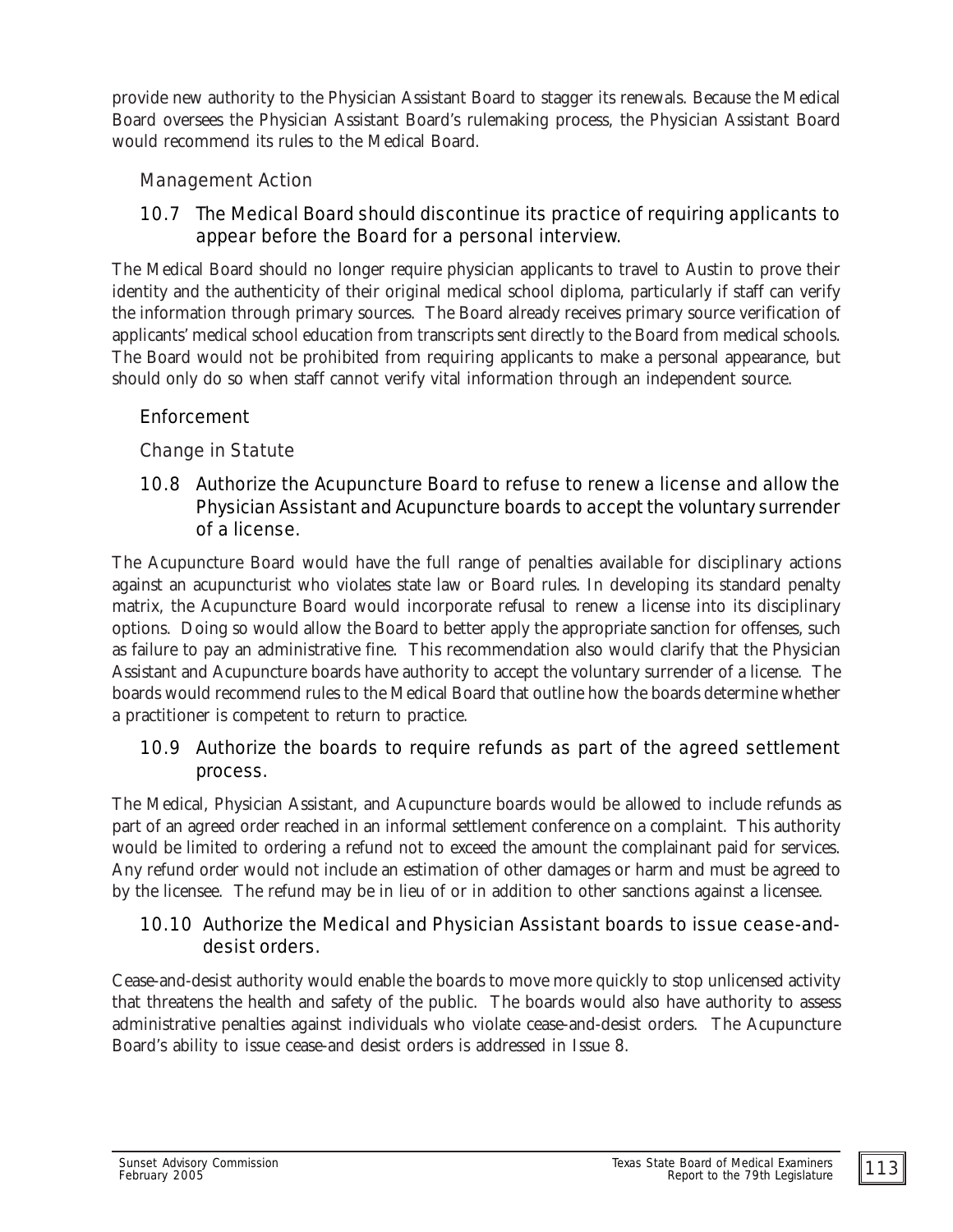### Policy Body & Administration

### Change in Statute

### 10.11 Allow medical faculty members to be eligible to serve on the Medical Board.

The statutory prohibition against salaried faculty members at a college of medicine serving on the Medical Board would be removed. To be eligible for appointment to the Board, a faculty member would have to satisfy the qualifications outlined in the Medical Practice Act, including conflict-ofinterest provisions.

### 10.12 Clarify that the Senate must confirm appointments to the Physician Assistant and Acupuncture boards.

This recommendation would establish current practice in statute and ensure that future appoints to the Physician Assistant and Acupuncture boards are approved by the Senate in the same process as other Governor appointees.

### 10.13 Authorize the Physician Assistant Board to establish a fee for individuals who hold an inactive license.

The Physician Assistant Board would set a renewal fee for its inactive licenses. In addition, the Board would establish a time limit for physician assistants to hold an inactive license. Because the Medical Board oversees the Physician Assistant Board's rulemaking process, the Medical Board would have final approval of any fees and time limitations for the license.

### 10.14 Require the Acupuncture Board to recommend licensing and other fees to the Medical Board.

The Acupuncture Board would propose rules establishing licensing and other fees to regulate acupuncturists. All rules regarding fee levels proposed by the Acupuncture Board would be approved by the Medical Board, which has rulemaking oversight for the Acupuncture Board. However, the Acupuncture Board would play a more significant role in determining what fees are appropriate to regulate acupuncturists in Texas.

# *Issue 11*

## Medical Board Members Have Access to Information That Could Potentially Be Used for Personal Advancement or Gain.

Physician members of the Medical Board and physicians acting as Board agents have access to confidential information, such as the number or nature of complaints against another physician, that could potentially be used by the Board member or agent for personal benefit or to harm the career or medical practice of a competitor. Although the Texas Penal Code makes it an offense for public servants to misuse official information to obtain personal benefit or for intent to harm or defraud another, the Medical Practice Act does not prohibit Board members or agents from using or disclosing confidential information to obtain benefit or to harm another.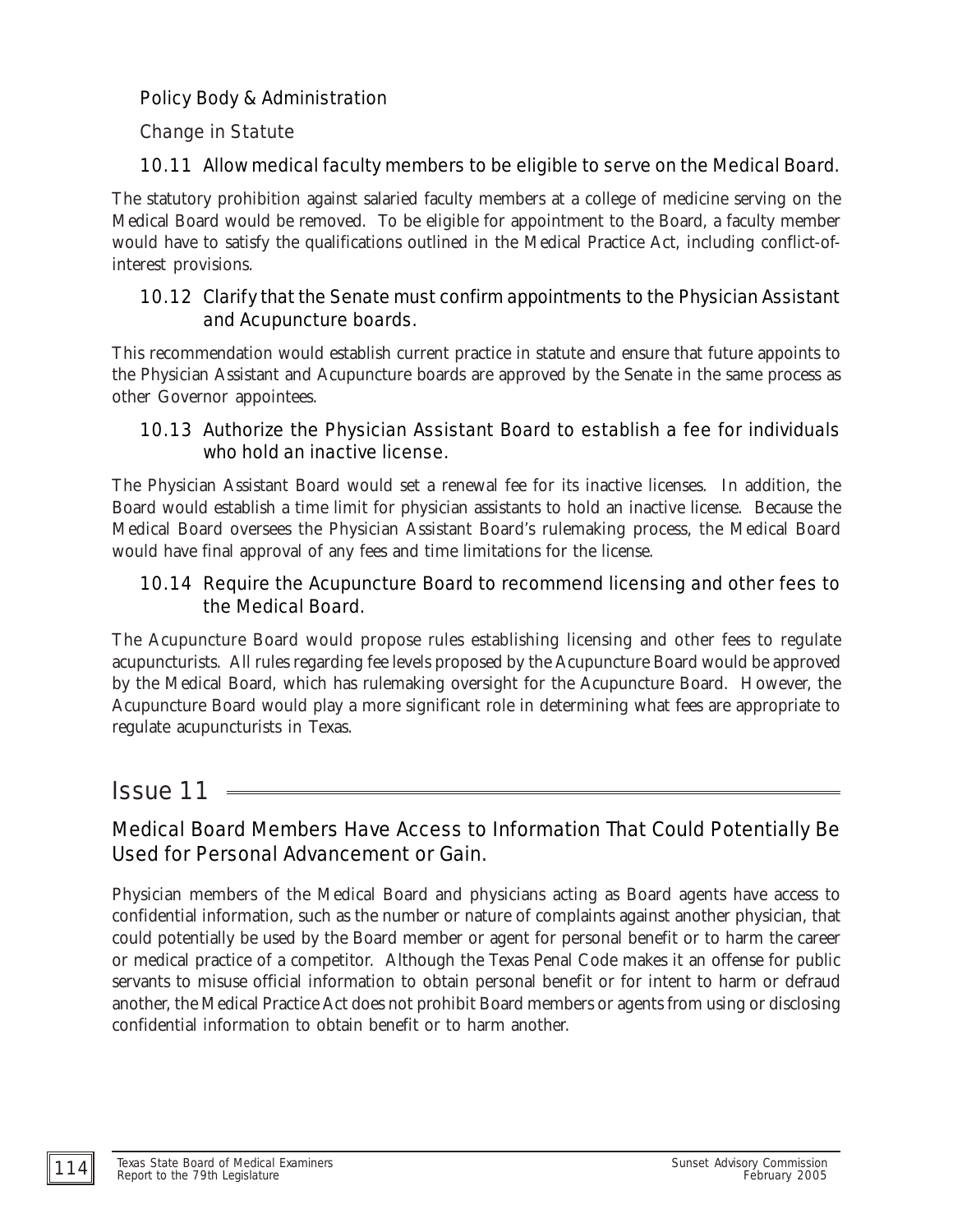### Recommendation

### Change in Statute

11.1 Prohibit physicians from using information acquired from Medical Board duties for personal advancement or gain.

This recommendation would prohibit physicians on the Medical Board or physicians acting as agents of the Board from using information acquired through their Board duties for the advancement of their personal medical practice, or for assisting in the advancement or gain of any other physician or affiliate.

# *Issue 12*

## The Medical Board Does Not Publish Reversals of or Errors Related to Its Disciplinary Actions.

The Medical Board currently publishes its disciplinary actions on its Web site and in its newsletters. However, if the Board reverses a disciplinary action because of a decision made by the State Office of Administrative Hearings or by district court, or if the Board finds any errors in its disciplinary decisions, the Board does not subsequently post corrections or acknowledge errors on its Web site or in its newsletters.

### Recommendation

Change in Statute

### 12.1 Require the Medical Board to publish any corrections or reversals of Board disciplinary decisions.

The Board would publish acknowledgments of any errors or reversals related to its disciplinary actions with equal presentation and prominence as the originally published action, and in a form approved by the physician and the physician's lawyer or arbitrator.

# *Issue 13*

## The Medical Practice Act Does Not Provide Clear Direction on the Medical Board's Ability to Modify Findings or Rulings Made by the State Office of Administrative Hearings.

For enforcement cases that the Medical Board cannot resolve through informal hearings, the Board files the case at the State Office of Administrative Hearings, where an administrative law judge hears the case in a formal hearing. The administrative law judge then reports the findings of fact and conclusions of law, including recommendations for sanctions, to the Board. While the Administrative Procedure Act outlines the requirements an agency must meet before the agency can change a judge's findings or conclusions, the Medical Practice Act does not prohibit such guidance for the Board in considering proposals for decision submitted by a SOAH judge in a contested case.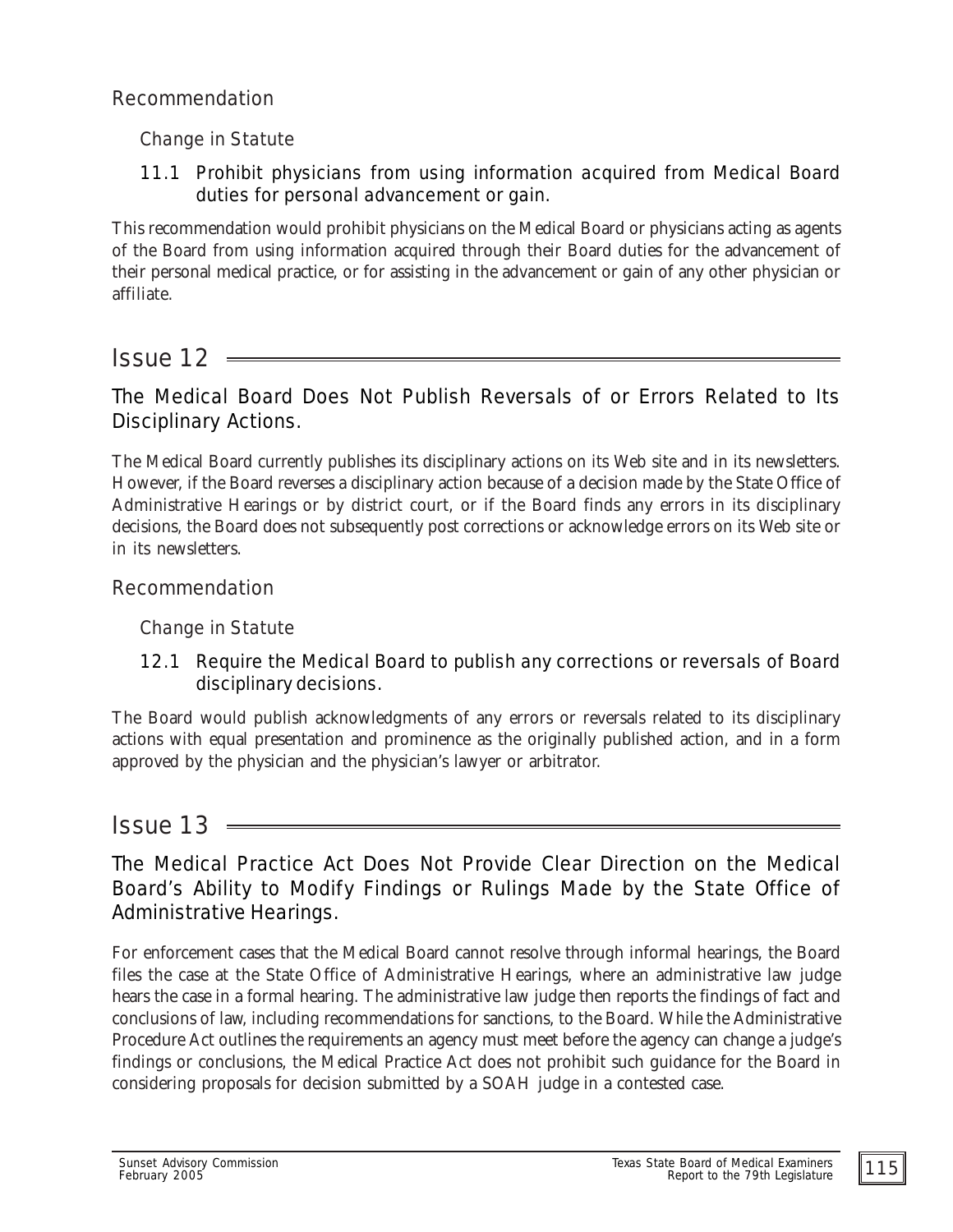### Recommendation

Change in Statute

### 13.1 Clarify that the Medical Board must adhere to the provisions of the Administrative Procedure Act when acting on rulings by the State Office of Administrative Hearings.

This recommendation clarifies that the Medical Board may only change a finding of fact or conclusion of law, or modify or vacate an order made by an administrative law judge at the State Office of Administrative Hearings under certain provisions outlined in the Administrative Procedure Act. Specifically, the Board must determine that the administrative law judge did not properly apply or interpret applicable law, agency rules, written policies provided by the agency, or prior administrative decisions; that a prior administrative decision on which the administrative law judge relied is incorrect or should be changed; or that a technical error in a finding of fact should be changed. The Board would be required to state in writing the specific reason and legal basis for any changes made.

# *Issue 14*

# Texas Has a Continuing Need for the Boards That Regulate Physicians, Physician Assistants, and Acupuncturists.

## Key Findings

- " The Texas State Board of Medical Examiners, Texas State Board of Physician Assistant Examiners, and Texas State Board of Acupuncture Examiners seek to protect the public by ensuring that only qualified physicians, physician assistants, and acupuncturists practice in Texas.
- Texas has a continuing need for regulating physicians, physician assistants, and acupuncturists.
- The existing name of the Board of Medical Examiners does not accurately reflect the Board's current responsibilities and operations.

The State of Texas recognized the need to protect the health, safety and welfare of Texans more than a century ago, when the State began regulating physicians. As the practice of medicine has evolved, the State strengthened its regulation of physicians, who play a pivotal role in diagnosing and treating disease and injury and establishing preventative health care for Texans. Likewise, as the physician assistant profession grew, the State began regulating these key health-care practitioners. And, as the practice of acupuncture became more common in the United States as well as Texas, the State saw the need to ensure that acupuncturists are qualified to practice. Because Texans should have confidence that their health-care practitioners are competent, meet established standards, and are held accountable for their actions, the State has a continuing need in regulating physicians, physician assistants, and acupuncturists. In addition, the current name of the Board of Medical Examiners creates confusion for consumers and other stakeholders, as the name reflects the agency's historic function of administering licensing examinations for physicians, and also implies that the Board solely regulates medical examiners, or coroners.